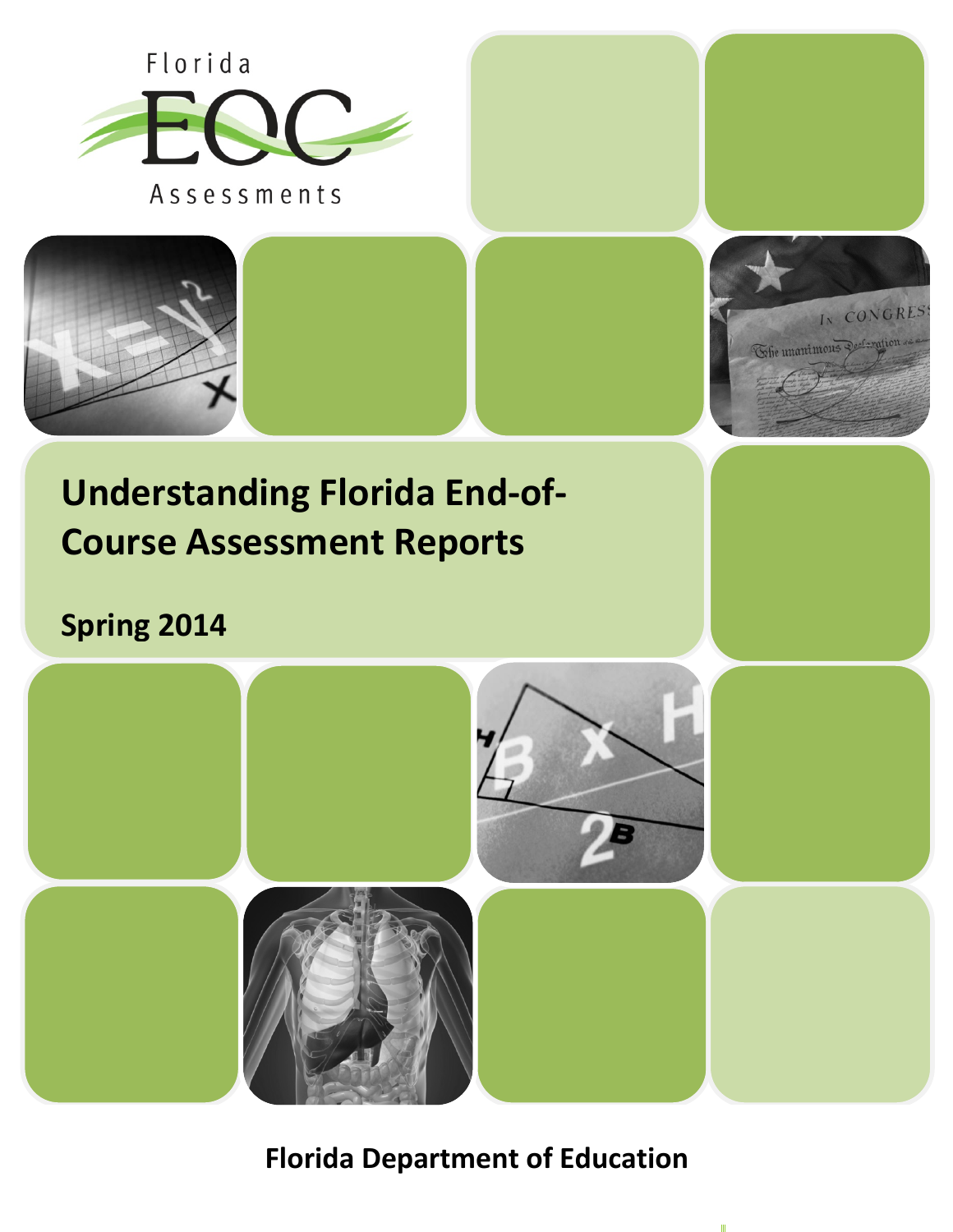# **Copyright Statement for this Office of Assessment Publication**

Authorization for reproduction of this document is hereby granted to persons acting in an official capacity within the Uniform System of Public K-12 Schools as defined in Section 1000.01(4), Florida Statutes. This copyright notice must be included in all copies.

All trademarks and trade names found in this publication are the property of their respective owners and are not associated with the publisher of this publication.

This publication is provided by the Florida Department of Education to Florida public schools free of charge and is not intended for resale.

Permission is NOT granted for distribution or reproduction outside the Uniform System of Public K–12 Schools or for commercial distribution of the copyrighted materials without written authorization from the Florida Department of Education. Questions regarding use of these copyrighted materials should be sent to the following:

> Office of Assessment Florida Department of Education 325 West Gaines Street, Suite 414 Tallahassee, Florida 32399-0400

> > Copyright © 2014 State of Florida Department of State

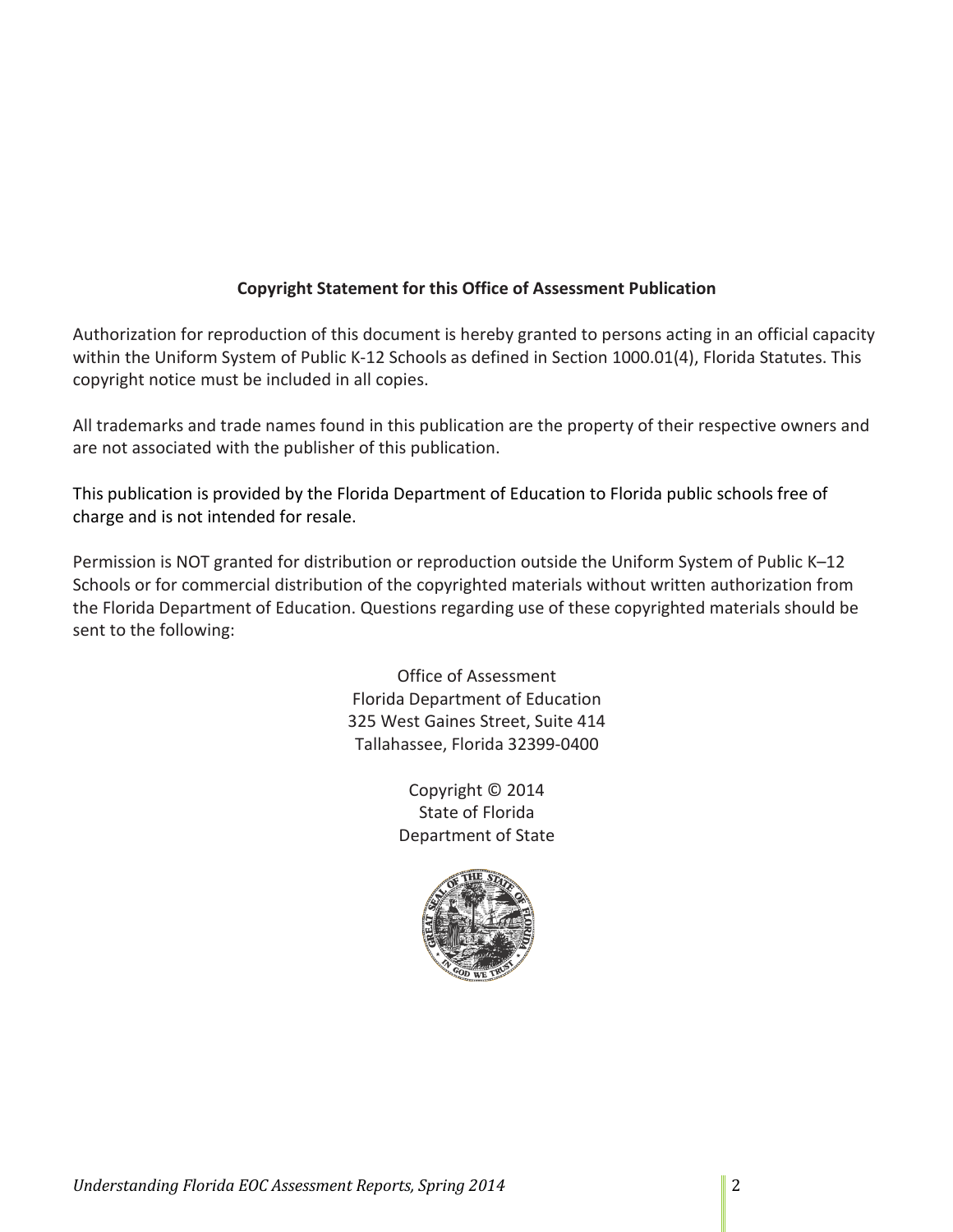# **Table of Contents**

| Algebra 1, Biology 1, Geometry, and U.S. History EOC Assessments Student Reports  15                       |  |
|------------------------------------------------------------------------------------------------------------|--|
|                                                                                                            |  |
| Algebra 1, Biology 1, Geometry, and U.S. History EOC Assessments School Report of Students  17             |  |
|                                                                                                            |  |
| Algebra 1, Biology 1, Geometry, and U.S. History EOC Assessments State and District Reports of Results  19 |  |
|                                                                                                            |  |
|                                                                                                            |  |
|                                                                                                            |  |
|                                                                                                            |  |
|                                                                                                            |  |
|                                                                                                            |  |
|                                                                                                            |  |
|                                                                                                            |  |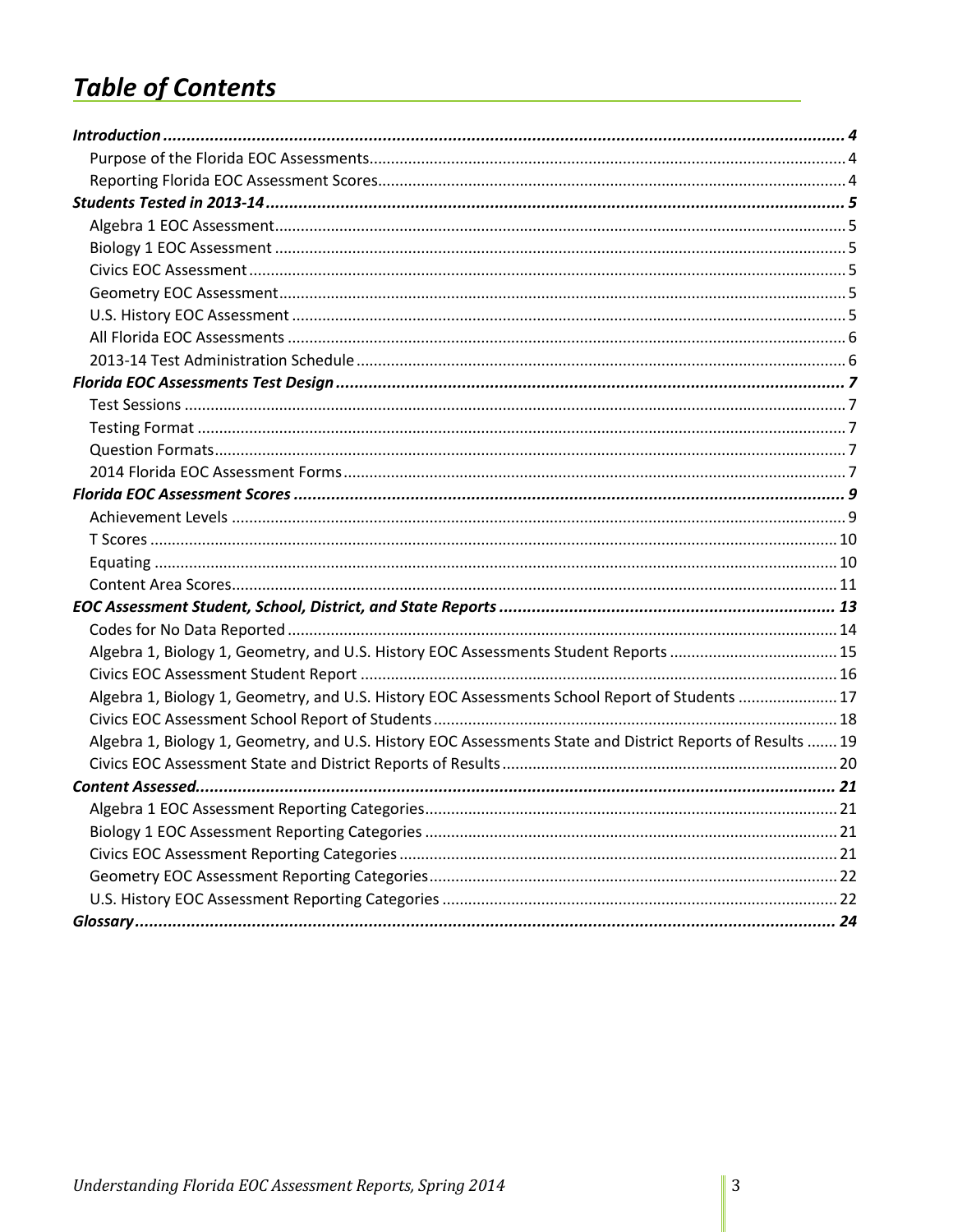# <span id="page-3-0"></span>*Introduction*

This booklet has been prepared to help you understand the reports for the Spring 2014 **Florida End-of-Course (EOC) Assessments**. It includes explanations of the Florida EOC Assessments, **EOC assessment** scores and reports, a glossary of the terms used in these reports, and information about the *Next Generation Sunshine State Standards* **(NGSSS)** content assessed on the Algebra 1, Biology 1, Geometry, U.S. History, and Civics EOC Assessments.

Note: Terms defined in the glossary are cross-referenced and appear in **bold text** the first time they are referenced in a paragraph.

### <span id="page-3-1"></span>**Purpose of the Florida EOC Assessments**

In accordance with Section 1008.22, Florida Statutes, the Florida Department of Education (FDOE) has implemented **EOC assessments** for certain courses administered at the middle and high school levels. The **Florida EOC Assessments** are designed to measure student achievement of the **NGSSS** for specific courses, as outlined in their **course descriptions** (content knowledge and skills, as specified in the NGSSS **benchmarks**, taught in a course). These assessments are part of Florida's Next Generation Strategic Plan for increasing student achievement and improving college and career readiness. The first assessment to begin the transition to EOC testing in Florida was the 2011 Algebra 1 EOC Assessment. Geometry and Biology 1 EOC Assessments were administered for the first time in spring 2012, the U.S. History EOC Assessment was administered for the first time in spring 2013, and the Civics EOC Assessment was administered for the first time in spring 2014.

Students will take **EOC assessments** close to completion of the courses listed on page 5. During the first year of implementation, each EOC assessment is administered only during the spring semester. After the initial spring administration, each EOC assessment is administered in the summer, fall, and winter, as well as spring, to accommodate courses that conclude at the end of each semester, students who need to retake the tests, and incoming transfer students.

### <span id="page-3-2"></span>**Reporting Florida EOC Assessment Scores**

**Florida EOC Assessments** will be reported using **scale scores** and **Achievement Levels**. Achievement Levels are established after a baseline test administration has occurred. A baseline test administration is the first statewide test administration of an assessment. This means that when a new **EOC assessment** is administered for the first time, the reporting of student assessment results will be limited to scale scores, statewide **means**, and other **normative data**. Students will receive a score on a scale of 20-80, known as a **T-score scale**. On this scale, a score of approximately 50 is the statewide average and the **standard deviation** is 10. Individual Student Reports will indicate whether the student's score falls within the highest, middle, or lowest level compared to other students in Florida.

Once **Achievement Levels** are established for an **EOC assessment**, the passing score is the minimum **scale score** in Achievement Level 3.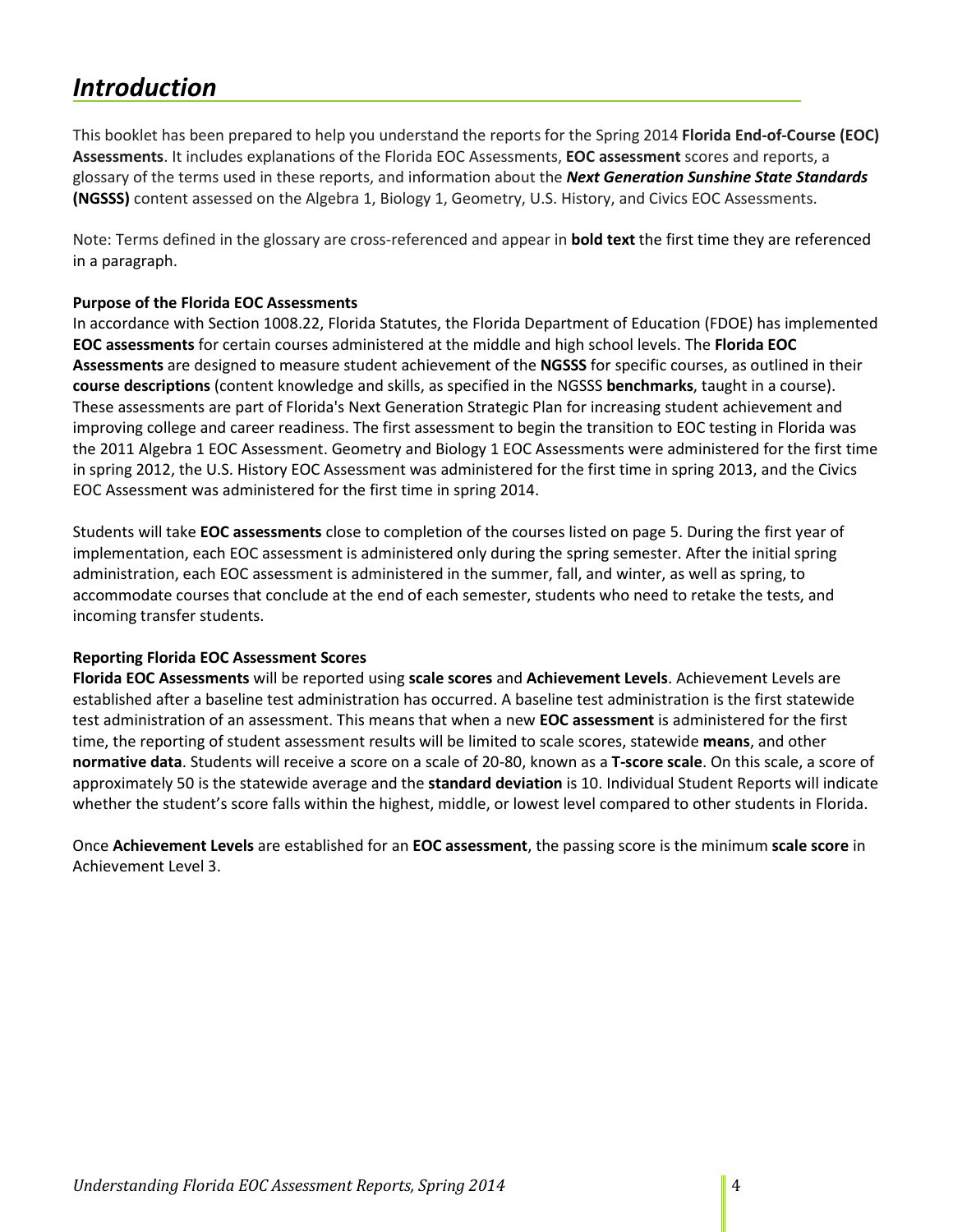# <span id="page-4-0"></span>*Students Tested in 2013-14*

The Algebra 1, Biology 1, Geometry, and U.S. History EOC Assessments were administered to students close to the end of the semester in which the course was completed (e.g., a student in block scheduling who completed a course at the end of semester one took the assessment in the winter). Students who completed one of the Civics courses listed below at any time during the 2013-14 school year took the Civics EOC Assessment in the spring. **Course descriptions** for the courses listed below are posted at [http://www.floridastandards.org/Courses/CourseDescriptionSearch.aspx.](http://www.floridastandards.org/Courses/CourseDescriptionSearch.aspx)

## <span id="page-4-1"></span>**Algebra 1 EOC Assessment**

The Algebra 1 EOC Assessment was administered to students enrolled in and completing any of the following courses:

- Algebra  $1 1200310$
- Algebra 1 Honors 1200320
- Algebra 1B 1200380
- Pre-AICE Mathematics 1 1209810
- IB Middle Years Program Algebra 1 Honors 1200390

## <span id="page-4-2"></span>**Biology 1 EOC Assessment**

The Biology 1 EOC Assessment was administered to students enrolled in and completing any of the following courses:

- Biology  $1 2000310$
- Biology 1 Honors 2000320
- Pre-AICE Biology 2000322
- Biology Technology 2000430
- Biology 1 PreIB 2000800
- IB Middle Years Program Biology Honors 2000850
- Integrated Science 3 2002440
- Integrated Science 3 Honors 2002450

### <span id="page-4-3"></span>**Civics EOC Assessment**

The Civics EOC Assessment was administered to students enrolled in and completing one of the following courses:

- Civics 2106010
- Civics 2106015
- Civics & Career Planning 2106016
- Civics, Advanced 2106020
- Civics, Advanced 2106025
- Civics, Advanced & Career Planning 2106026
- Civics and Digital Technologies 2106029
- M/J U.S. History & Civics—2100045

### <span id="page-4-4"></span>**Geometry EOC Assessment**

The Geometry EOC Assessment was administered to students enrolled in and completing any of the following courses:

- Geometry 1206310
- Geometry Honors 1206320
- IB Middle Years Program Geometry Honors 1206810
- Pre-AICE Mathematics 2 1209820

### <span id="page-4-5"></span>**U.S. History EOC Assessment**

The U.S. History EOC Assessment was administered to students enrolled in and completing one of the following courses:

- United States History 2100310
- United States History Honors 2100320
- Visions and Countervisions: Europe, U.S. and the World from 1848 2100390
- Visions and Countervisions: Europe, U.S. and the World from 1848 Honors 2100480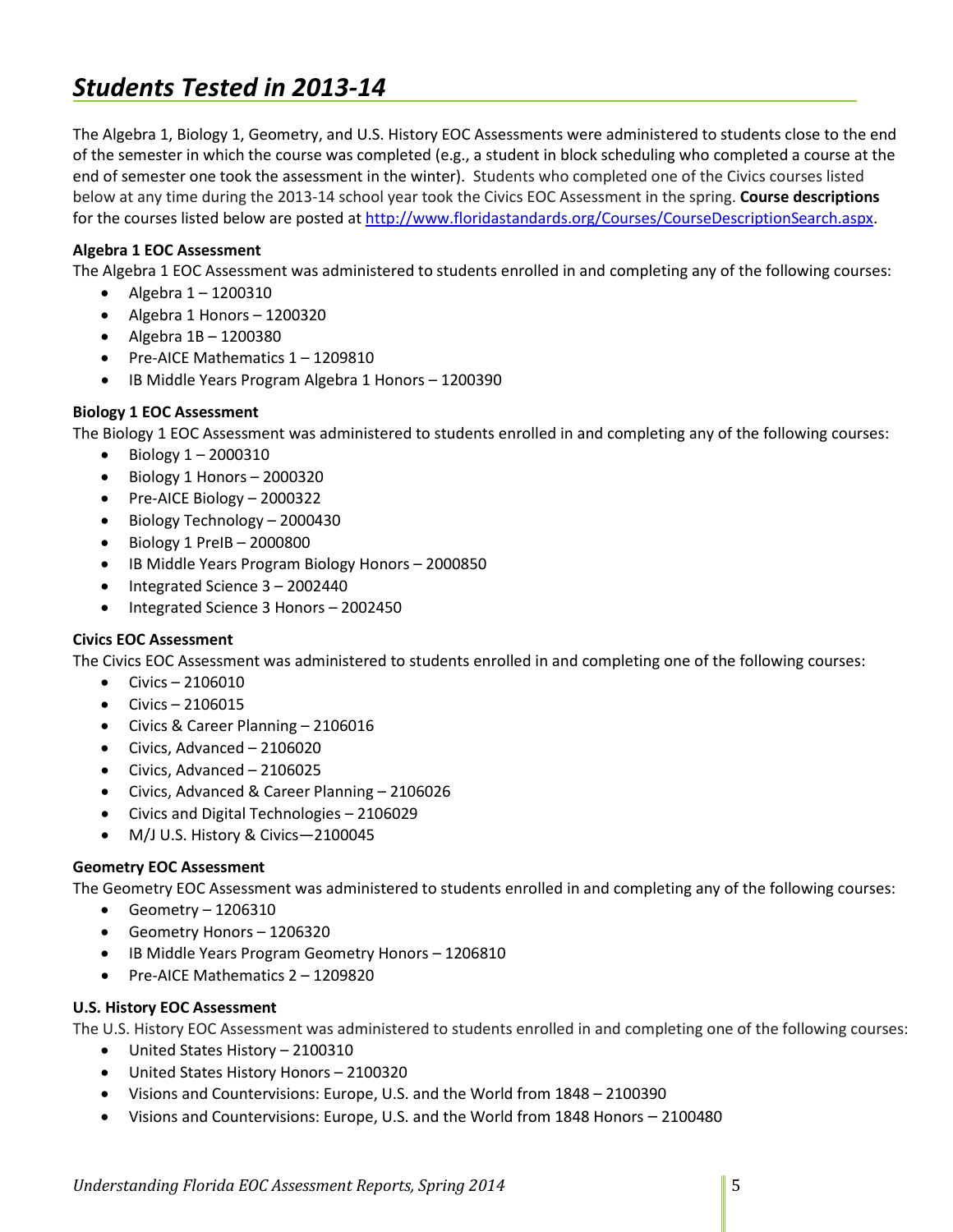## <span id="page-5-0"></span>**All Florida EOC Assessments**

For all **EOC assessments**, participating students include English language learner (ELL) and exceptional student education (ESE) students enrolled in the courses. Accommodations are available for eligible ELL and ESE students. In addition to the students enrolled in and completing the courses listed in each section above, the following students may have participated in an EOC assessment administration:

- Students retaking an assessment to earn a passing score for graduation purposes (i.e., Algebra 1 requirement or Scholar diploma designation)
- Students who had not yet taken an assessment to be averaged as 30 percent of their final course grade
- Students enrolled in a grade forgiveness program retaking the assessment to improve their course grade
- Students in a credit acceleration program (CAP) taking the assessment to earn course credit
- Private school students planning to transfer to the public school system

## <span id="page-5-1"></span>**2013-14 Test Administration Schedule**

The full schedule for all statewide assessments for the 2013-14 school year is posted at [http://www.fldoe.org/asp/schedule.asp.](http://www.fldoe.org/asp/schedule.asp) The schedule provides guidance to districts regarding the order subjects must be tested in for a test administration, if applicable.

The Fall 2013 **EOC assessment** testing window was September 16-27, 2013, and the Winter 2013 EOC assessment testing window was December 2-20, 2013. For the Spring 2014 **Florida EOC Assessments**, districts were allowed to begin testing on April 21, 2014, and testing was required to conclude for Algebra 1, Civics, and U.S. History on May 16, 2014, and for Biology 1 and Geometry on May 23, 2014. A Summer 2014 EOC administration will occur from July 14-25, 2014.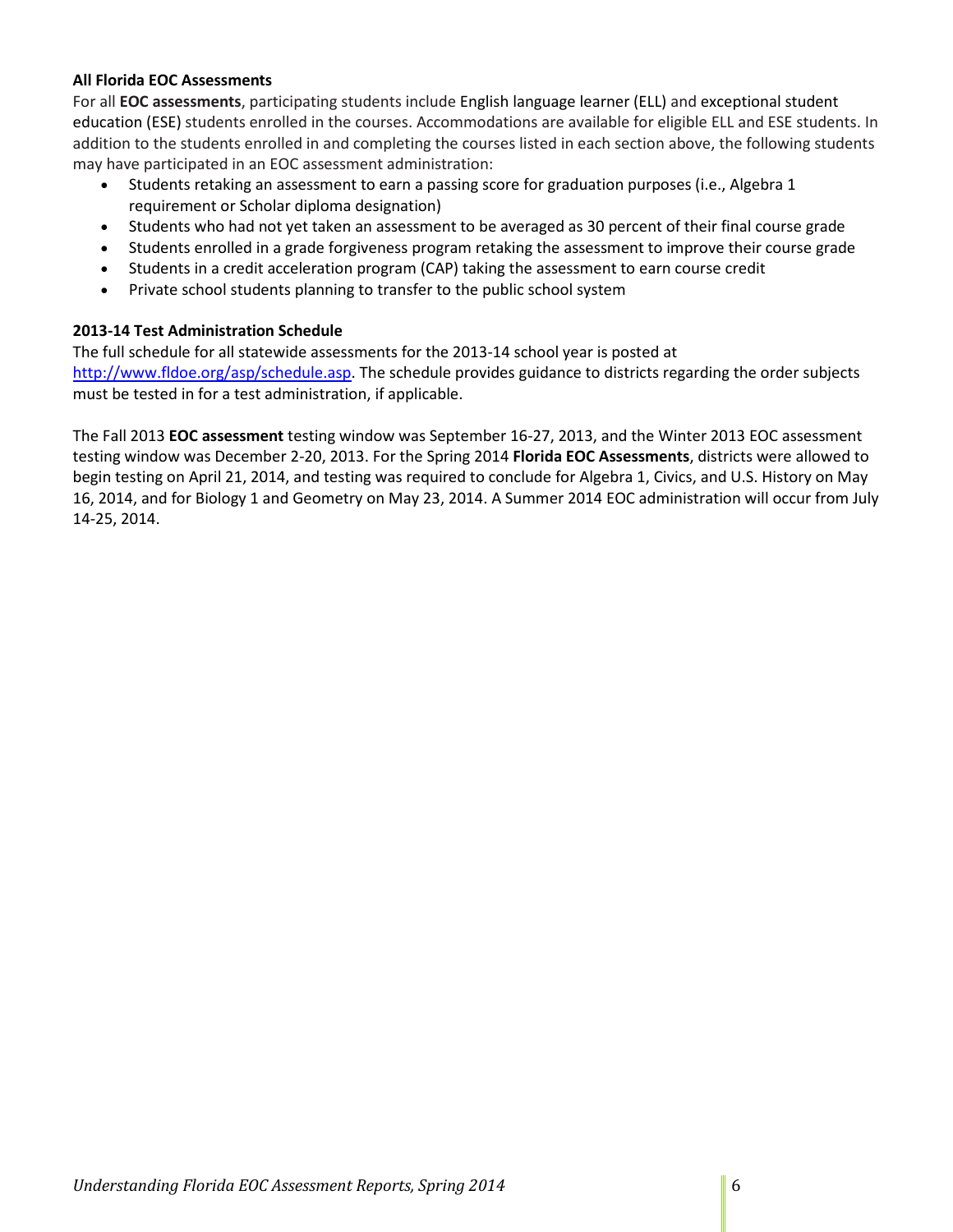## <span id="page-6-1"></span><span id="page-6-0"></span>**Test Sessions**

All **Florida EOC Assessments** are administered in one 160-minute session with a 10-minute break after the first 80 minutes (individual breaks are allowed as needed). Although the assessments are scheduled for a 160-minute session, any student not finished by the end of the 160 minutes may continue working; however, testing must be completed within the same school day.

## <span id="page-6-2"></span>**Testing Format**

All **Florida EOC Assessments** are administered via a **computer-based testing** platform. Paper-based versions (regular print, large print, braille, one-item-per-page) are provided for students with disabilities who require allowable accommodations, as specified in their Individual Educational Plans (IEPs) or Section 504 plans. Large print, zoom, color contrast, and screen reader are computer-based accommodations available for students whose IEPs or Section 504 plans indicate these accommodations.

For the Algebra 1 and Biology 1 EOC Assessments, students may request the use of a hand-held four-function calculator if, after participating in a practice test, they prefer not to use the online calculator provided. For the Geometry EOC Assessment, districts may decide whether to permit students who request them to use approved hand-held scientific calculators; the FDOE does not provide scientific calculators to districts. Algebra 1, Biology 1, and Geometry students are provided four-page work folders to use as scratch paper. For the U.S. History and Civics EOC Assessments, districts may decide whether to permit student to use a one-page **computer-based testing** worksheet as scratch paper for note-taking.

### <span id="page-6-3"></span>**Question Formats**

- **Selected-response questions** appear on all **Florida EOC Assessments**. Students choose the best answer from four answer choices. Selected-response questions are also referred to as **multiple-choice** questions.
- **Fill-in response questions** appear on the Algebra 1 and Geometry EOC Assessments. Students solve a problem for which the answer is numerical. Students type or "fill-in" the digits 0-9 or the symbols for a decimal point, fraction bar, or negative sign in the answer boxes provided.

Each form of the Algebra 1 and Geometry EOC Assessments includes 35-40 **selected-response** and 20-25 **fill-in response** questions. Each form of the Biology 1 EOC Assessment includes 60-66 selected-response questions. Each form of the U.S. History EOC Assessment includes 50-60 selected-response questions. Each form of the Civics EOC Assessment includes 52-56 selected-response questions. Approximately six to 10 of these questions, which are also referred to as test **items**, are **field-test questions** and are NOT used to calculate student scores.

### <span id="page-6-4"></span>**2014 Florida EOC Assessment Forms**

There were four test forms of the Algebra 1, Biology 1, Civics, Geometry, and U.S. History EOC Assessments in spring 2014. These forms are coded as Forms A, B, C, and D. For each **EOC assessment**, each form contained questions common to all four forms, as well as questions unique to each form and **field-test questions**. Table 1 provides the percentage of questions in each **reporting category** for each EOC assessment.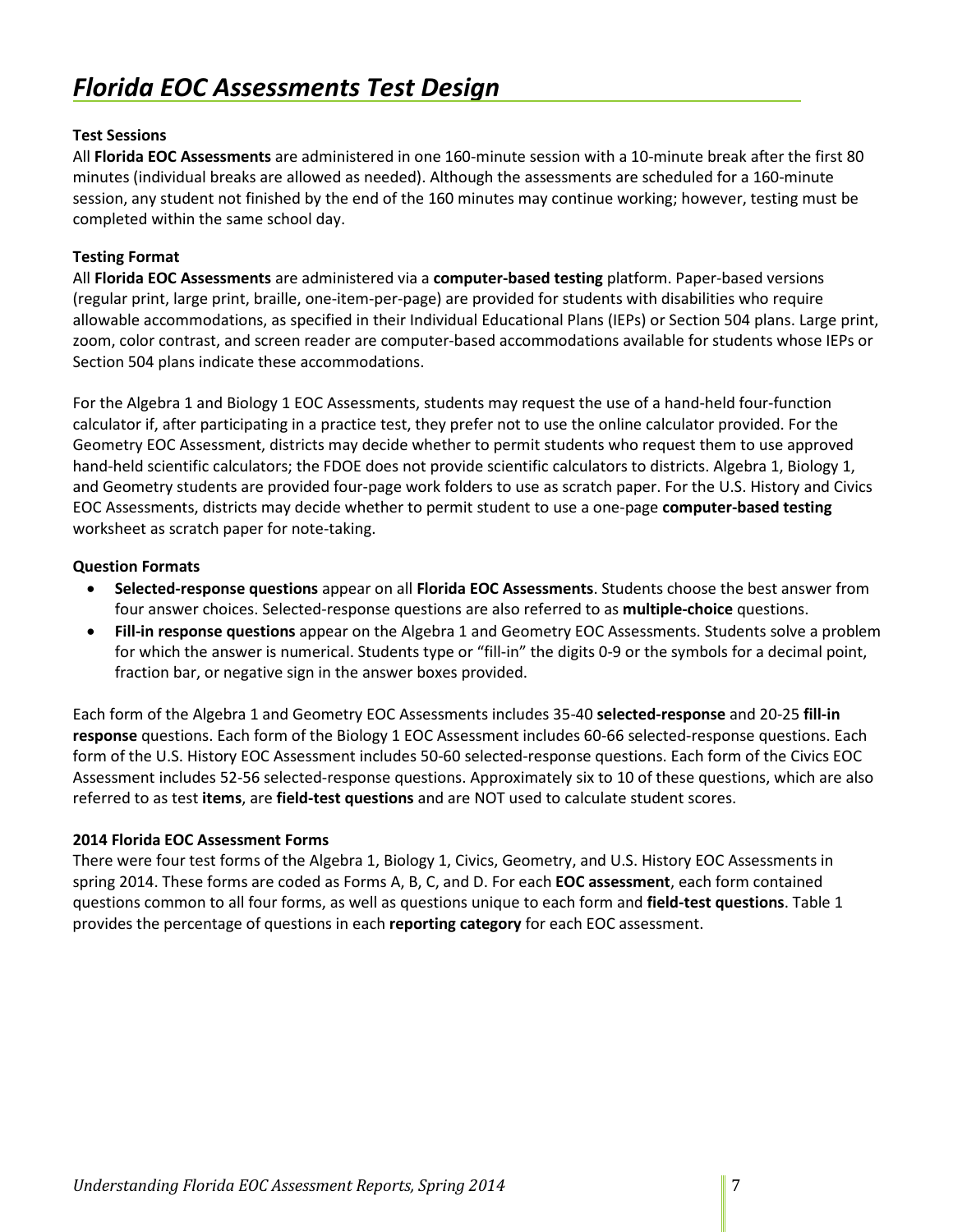| <b>Assessment</b>   | Category                                                                   | Percentage |
|---------------------|----------------------------------------------------------------------------|------------|
|                     | Functions, Linear Equations, and Inequalities                              | 55         |
| Algebra 1           | Polynomials                                                                | 20         |
|                     | Rationals, Radicals, Quadratics, and Discrete Mathematics                  | 25         |
|                     | Molecular and Cellular Biology                                             | 35         |
| <b>Biology 1</b>    | Classification, Heredity, and Evolution                                    | 25         |
|                     | Organisms, Populations, and Ecosystems                                     | 40         |
|                     | Origins and Purposes of Law and Government                                 | 25         |
| <b>Civics</b>       | Roles, Rights, and Responsibilities of Citizens                            | 25         |
|                     | <b>Government Policies and Political Processes</b>                         | 25         |
|                     | Organization and Function of Government                                    | 25         |
|                     | <b>Two-Dimensional Geometry</b>                                            | 65         |
| <b>Geometry</b>     | <b>Three-Dimensional Geometry</b>                                          | 20         |
|                     | <b>Trigonometry and Discrete Mathematics</b>                               | 15         |
|                     | Late Nineteenth and Early Twentieth Century, 1860-1910                     | 33         |
| <b>U.S. History</b> | Global Military, Political, and Economic Challenges, 1890-1940             | 34         |
|                     | The United States and the Defense of the International Peace,<br>1940-2010 | 33         |

## **Table 1: Reporting Category Percentages for Florida EOC Assessments**

The test forms match the test design in the Test Design Summary posted at [http://fcat.fldoe.org/pdf/designsummary.pdf.](http://fcat.fldoe.org/pdf/designsummary.pdf)

During test construction, the four test forms for each **EOC assessment** were developed by content and psychometric experts using operational and field-test statistics so that they would be comparable in difficulty. The four forms created for each EOC assessment were then reviewed by committees of Florida mathematics, science, and social studies educators who were trained in Dr. Norman Webb's alignment criteria prior to the review. Committee members conducted a comprehensive review of the test forms and found them to be fair assessments aligned with the **course descriptions** for each EOC assessment. The committees did not recommend any changes to the test forms.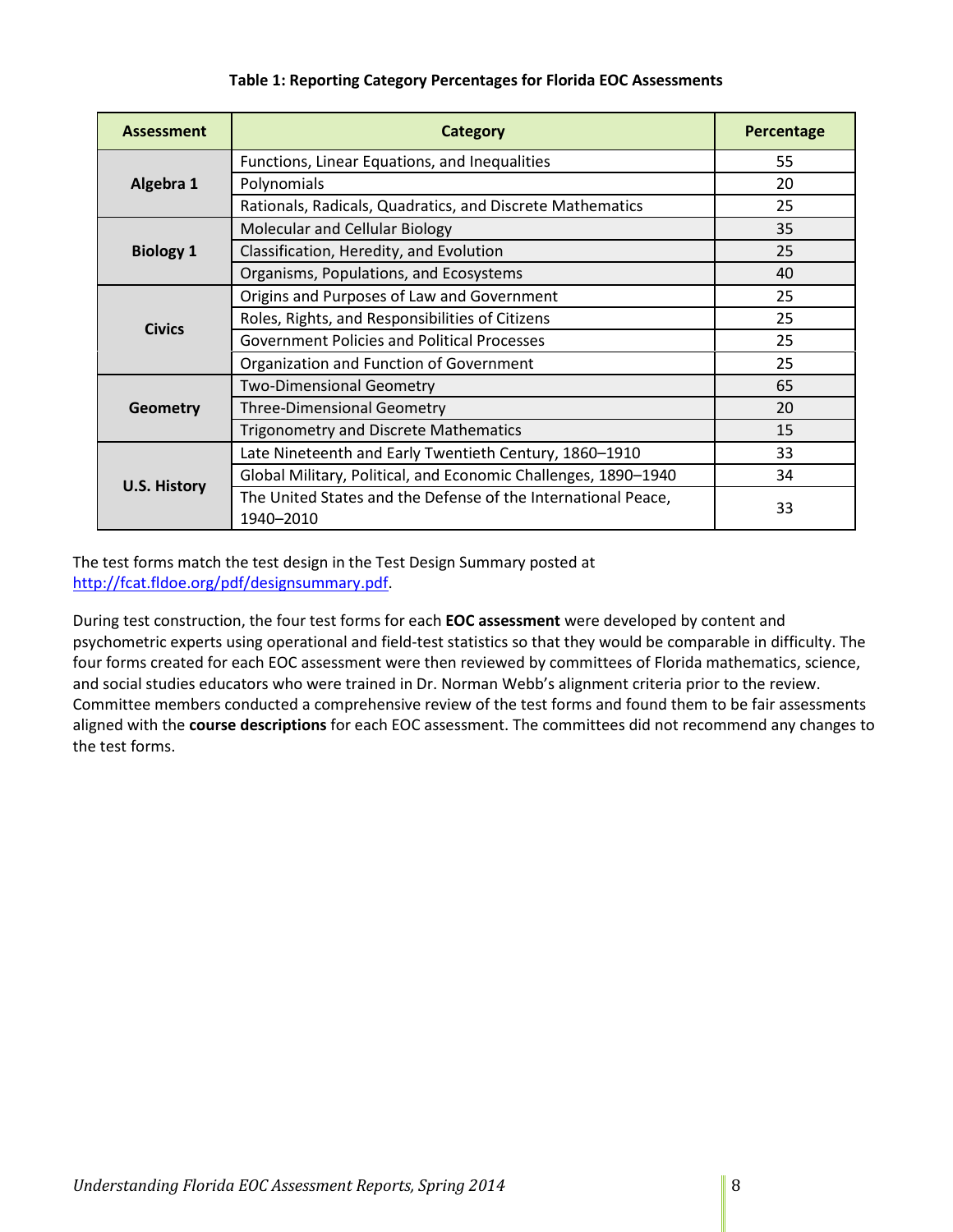# <span id="page-8-0"></span>*Florida EOC Assessment Scores*

**Florida EOC Assessments** are reported using **scale scores** and **Achievement Levels**. Achievement Levels are established after a baseline test administration has occurred. A baseline test administration is the first statewide test administration of an assessment. This means that each time a new **EOC assessment** is administered statewide for the first time (such as the 2014 Civics EOC Assessment), the reporting of student assessment results is limited to scale scores, statewide **means**, and other **normative data**.

## <span id="page-8-1"></span>**Achievement Levels**

**Achievement Levels** describe a student's success with the content assessed. Achievement Levels range from 1 to 5; Level 1 is the lowest, and Level 5 is the highest. Level 3 indicates satisfactory performance. The passing score for each **EOC assessment** with established Achievement Levels is the minimum **scale score** in Achievement Level 3.

**Achievement Levels** were established for the Algebra 1 EOC Assessment by the State Board of Education on December 19, 2011, and were reported for the first time in 2012. Achievement Levels were established by the State Board of Education for the Biology 1 and Geometry EOC Assessments on December 12, 2012, and were reported for the first time in spring 2013. Achievement Levels were established by the State Board of Education for the U.S. History EOC Assessment on January 21, 2014, and are being reported for the first time this spring. Achievement Levels for the Civics EOC Assessment will be reported for the first time in spring 2015.

## The following **Achievement Level Policy Definitions**, which describe student success with the *Next Generation Sunshine State Standards* **(NGSSS)**, apply to all **Florida EOC Assessments**:

| Level 5 | Students at this level demonstrate mastery of the most challenging content of the Next Generation<br>Sunshine State Standards.                             |
|---------|------------------------------------------------------------------------------------------------------------------------------------------------------------|
| Level 4 | Students at this level demonstrate an above satisfactory level of success with the challenging<br>content of the Next Generation Sunshine State Standards. |
| Level 3 | Students at this level demonstrate a satisfactory level of success with the challenging content of the<br>Next Generation Sunshine State Standards.        |
| Level 2 | Students at this level demonstrate a below satisfactory level of success with the challenging<br>content of the Next Generation Sunshine State Standards.  |
| Level 1 | Students at this level demonstrate an inadequate level of success with the challenging content of                                                          |

**Level 1** Students at this level demonstrate an inadequate level of success with the challenging content of the *Next Generation Sunshine State Standards*.

Table 2 provides the **scale score** range for each **Achievement Level** for the Algebra 1, Biology 1, Geometry, and U.S. History EOC Assessments.

| <b>Assessment</b>   | Level 1 | Level 2 | Level 3 (Passing) | Level 4 | Level 5 |
|---------------------|---------|---------|-------------------|---------|---------|
| Algebra 1           | 325-374 | 375-398 | 399-424           | 425-436 | 437-475 |
| <b>Biology 1</b>    | 325-368 | 369-394 | 395-420           | 421-430 | 431-475 |
| Geometry            | 325-369 | 370-395 | 396-417           | 418-433 | 434-475 |
| <b>U.S. History</b> | 325-377 | 378-396 | 397-416           | 417-431 | 432-475 |

### **Table 2: Achievement Levels for the Florida EOC Assessment Scale Scores (325 to 475)**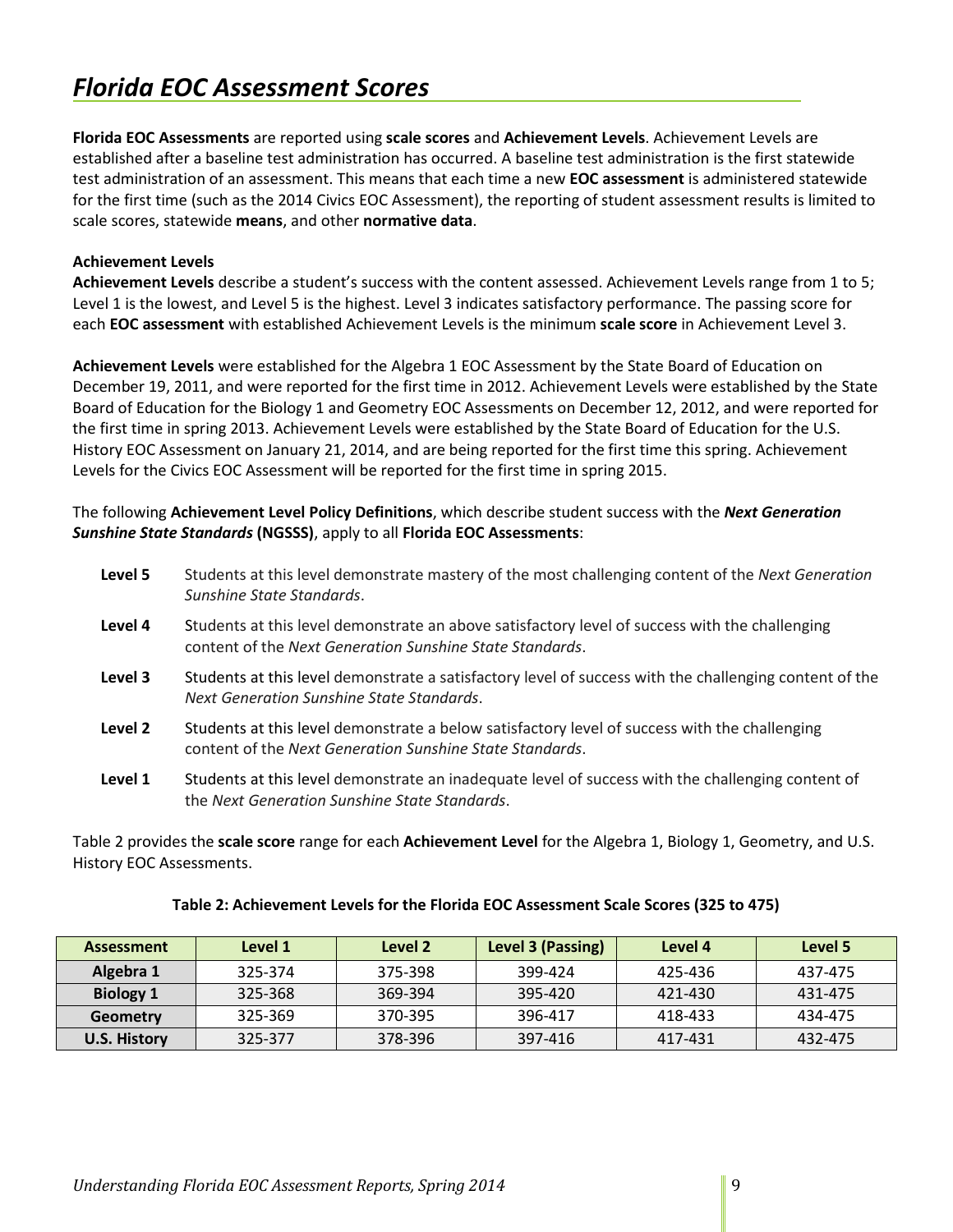## <span id="page-9-0"></span>**T Scores**

For the Spring 2014 Civics EOC Assessment, students receive a score on a scale of 20-80. This scale, which is only used to report results for initial administrations, is a special scale known as a **T-score scale,** and the score that students receive is called a **T score**. On the T-score scale, a score of approximately 50 is the statewide average and all interpretations are norm-referenced interpretations. For example, on this scale, scores around 60 could be considered above average, and scores around 40 could be considered below average; scores around 70 could be considered excellent, and scores around 30 could be considered poor. Individual Student Reports (ISRs) indicate whether the student's score falls within the high, middle, or low levels compared to other students in Florida.

Table 3 provides the T-score cuts for each **EOC assessment** that has established **Achievement Levels**. Districts may use this information to determine a student's passing status for graduation or Scholar designation purposes if the student took the test during the implementation year.

| <b>Assessment</b>   | <b>Cut Point</b> | <b>Scale Score Cut</b> | <b>Corresponding T Score</b> |
|---------------------|------------------|------------------------|------------------------------|
|                     | Level 1/2 Cut    | 375                    | 40                           |
| Algebra 1           | Level 2/3 Cut    | 399                    | 50                           |
|                     | Level 3/4 Cut    | 425                    | 60                           |
|                     | Level 4/5 Cut    | 437                    | 65                           |
|                     | Level 1/2 Cut    | 369                    | 38                           |
| <b>Biology 1</b>    | Level 2/3 Cut    | 395                    | 48                           |
|                     | Level 3/4 Cut    | 421                    | 58                           |
|                     | Level 4/5 Cut    | 431                    | 62                           |
|                     | Level 1/2 Cut    | 370                    | 38                           |
| <b>Geometry</b>     | Level 2/3 Cut    | 396                    | 48                           |
|                     | Level 3/4 Cut    | 418                    | 57                           |
|                     | Level 4/5 Cut    | 434                    | 64                           |
|                     | Level 1/2 Cut    | 378                    | 41                           |
|                     | Level 2/3 Cut    | 397                    | 49                           |
| <b>U.S. History</b> | Level 3/4 Cut    | 417                    | 57                           |
|                     | Level 4/5 Cut    | 432                    | 63                           |

## **Table 3: EOC Assessment T-Scores Corresponding to Each Achievement Level Cut Point**

### <span id="page-9-1"></span>**Equating**

Since there are four test forms for each Spring 2014 **EOC assessment**, student results from all four test forms for an EOC assessment must be compared and, if necessary, adjusted to ensure that the difficulty level of the test is the same for each form. This process, called **equating**, takes place after testing when enough student scores are in the system to ensure that a representative sample of student results is available for use in the comparison.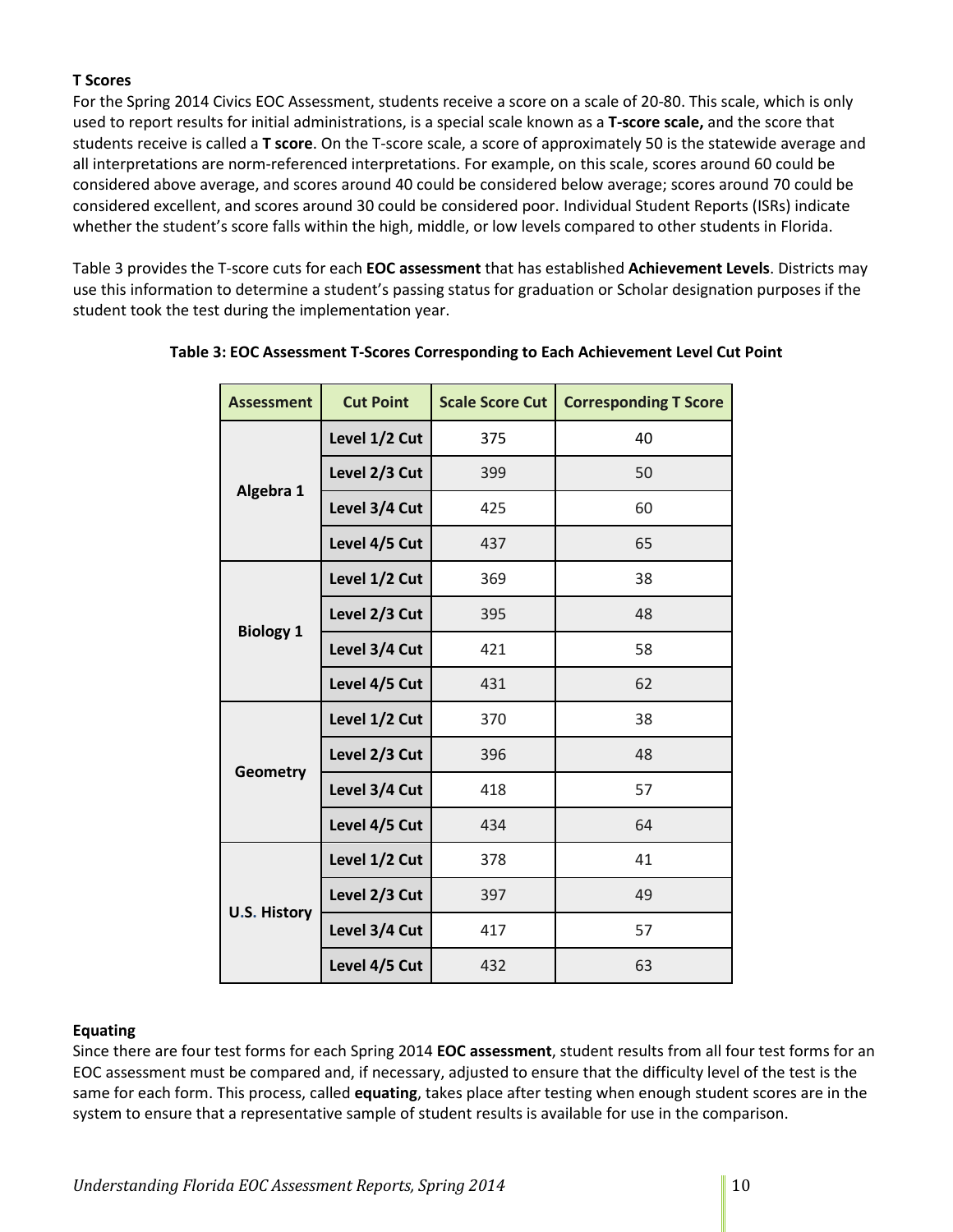For the Algebra 1, Biology 1, Geometry, and U.S. History EOC Assessments, there are two main steps in the **equating** process. First, the four different test forms are concurrently calibrated, which places the **state mean** at a score of 400 for all test forms combined, and ensures that students' scores across the four test forms are comparable. Even if the state mean for each test form differs slightly across forms, this step ensures that the interpretation or meaning of student Algebra 1, Biology 1, Geometry, and U.S. History EOC Assessment scores on the different forms is the same. Second, the test forms concurrently calibrated in the previous step are also placed on the baseline scale so that the performance of the current year's students on the **EOC assessment** can be compared to the performance of the initial year's students on the same assessment. This two-step process ensures that test scores are comparable within and across years.

For the Civics EOC Assessment, the **equating** process places the statewide average, or **state mean,** at a score of approximately 50 on a scale of 20-80 for all test forms combined so that student scores across the four test forms are comparable. Even if the state mean for each test form or **content area** differs slightly across the four test forms for each **EOC assessment**, the equating process ensures that the interpretation or meaning of student **T scores** on the different test forms is the same.

# <span id="page-10-0"></span>**Content Area Scores**

**Content area scores** are the actual number of questions answered correctly within each **reporting category**. These scores are also known as raw scores. Reporting categories represent groups of similar student skills, or **benchmarks**, that are assessed within each subject area. The **state mean** for each reporting category is provided on Individual Student Reports, and aggregated files are provided to districts to allow for comparisons to average performance statewide. There are three reporting categories for each of the **EOC assessments**, except for Civics, which has four reporting categories. The percentage each reporting category comprises of students' final scores for each EOC assessment is provided in Table 1 on page 8. The content assessed by each EOC assessment is described on pages 21-23.

It is important to identify the comparisons at the **content area** score level that yield valid interpretations of student performance, so that educators may gather reliable information from the **EOC assessments**. When comparing **content area scores**, it is important to keep in mind that there are four test forms for each EOC assessment. **Mean** content area scores for each test form might be different; therefore, content area scores should not be compared across test forms. The **equating** process described in the previous section only ensures that the **scale scores** and **T scores** on the different test forms have the same meaning and are therefore comparable. The comparisons described in the following paragraphs can be applied in school- and district-level evaluations.

One valid comparison is of performance on a given **content area score** for a specific test form between schools, districts, and the state. For example, a school's **content area** score results for Form A can be compared to other schools', districts', or the state's content area score results for Form A. District results can be compared to other district results and state results for the same test form. Since students in any group (school, district, or state) will take the same set of test questions for the same test form in a given year, their results are comparable regardless of varying **item** difficulty at the content-area level.

In Table 4, students in two schools (Sunshine and Evergreen) and students in the district (Coastal) can be compared to students in the state, based on their performance on the 2014 Algebra 1 EOC Assessment Form A, **Reporting Category** 1.

| Table 4: Mean Percentage Correct for the Algebra 1 EOC Assessment Form A, Reporting Category 1 |
|------------------------------------------------------------------------------------------------|
| 2014 School Year (mock data)                                                                   |

| <b>Sunshine High School</b> | <b>Evergreen High School</b> | <b>Coastal District</b> | <b>State of Florida</b> |
|-----------------------------|------------------------------|-------------------------|-------------------------|
| (mock data)                 | (mock data)                  | (mock data)             | (mock data)             |
| 48%                         | 62%                          | 64%                     |                         |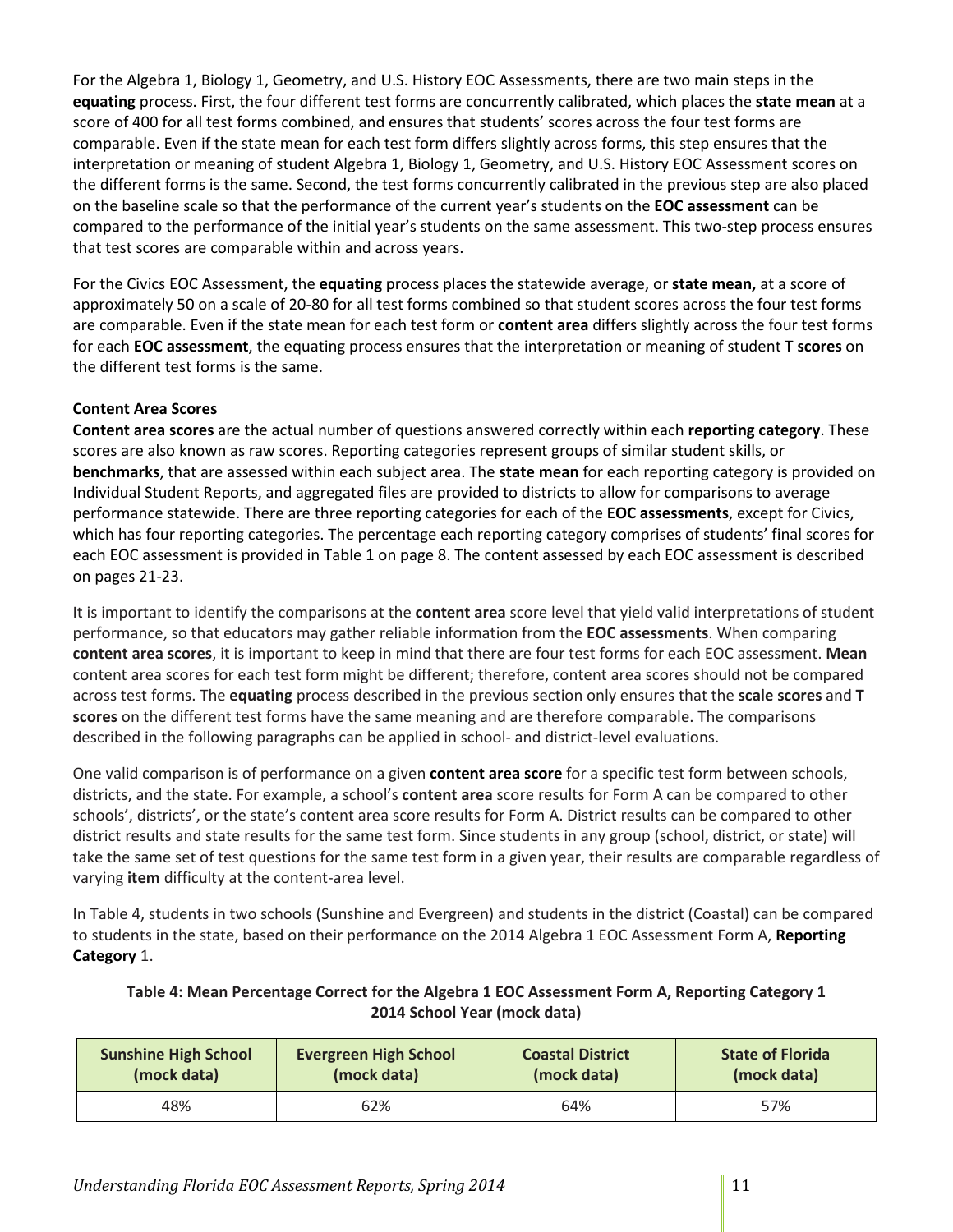In Table 5 below, 2014 mock results for Evergreen High School are compared to both the district (Coastal) and the state.

| <b>Reporting Category</b>   | Evergreen<br><b>High School</b><br>(mock data) | <b>Coastal</b><br><b>District</b><br>(mock data) | <b>School/District</b><br><b>Difference</b><br>(mock data) | <b>Evergreen</b><br><b>High School</b><br>(mock data) | State of<br><b>Florida</b><br>(mock data) | <b>School/State</b><br><b>Difference</b><br>(mock data) |
|-----------------------------|------------------------------------------------|--------------------------------------------------|------------------------------------------------------------|-------------------------------------------------------|-------------------------------------------|---------------------------------------------------------|
| <b>Reporting Category 1</b> | 62%                                            | 64%                                              | $-2%$                                                      | 62%                                                   | 57%                                       | 5%                                                      |
| <b>Reporting Category 2</b> | 64%                                            | 57%                                              | 7%                                                         | 64%                                                   | 63%                                       | 1%                                                      |
| <b>Reporting Category 3</b> | 70%                                            | 72%                                              | $-2%$                                                      | 70%                                                   | 64%                                       | 6%                                                      |

## **Table 5: Mean Percentage Correct for the Algebra 1 EOC Assessment Form A, 2014 School Year Comparison of School to District and School to State (mock data)**

This presentation of data provides another perspective of student performance and program effectiveness. For example, in **Reporting Category** 2, Evergreen High School had a higher **mean** percentage correct statistic than the Coastal District on Form A (64 percent versus 57 percent, respectively); however, Evergreen High School's results were comparable to the state's on Form A (64 percent versus 63 percent, respectively). If this variance remains consistent over time when comparing the same test form, there would be evidence to support identifying and sharing best practices at Evergreen High School with the rest of the district.

Another meaningful finding from Table 5 is illustrated in **Reporting Category** 3 results. In this **content area**, Evergreen High School had a slightly lower **mean** percentage correct on Form A than Coastal District (70 percent versus 72 percent, respectively); however, this same statistic was higher than that of the state (70 percent versus 64 percent, respectively). It would be easy to miss the fact that, while Evergreen High School's performance on Reporting Category 3 was lower than that of the district, the performances of both were substantially higher than the state's performance. If this is the case for all three test forms, then it is likely that targeting additional resources to improve performance in Reporting Category 3 should be a lower priority.

**The Florida Department of Education encourages educators to use EOC assessment results in any way that is statistically appropriate. The comparisons that have been described in this section provide possibilities for evaluation at the school and district levels.**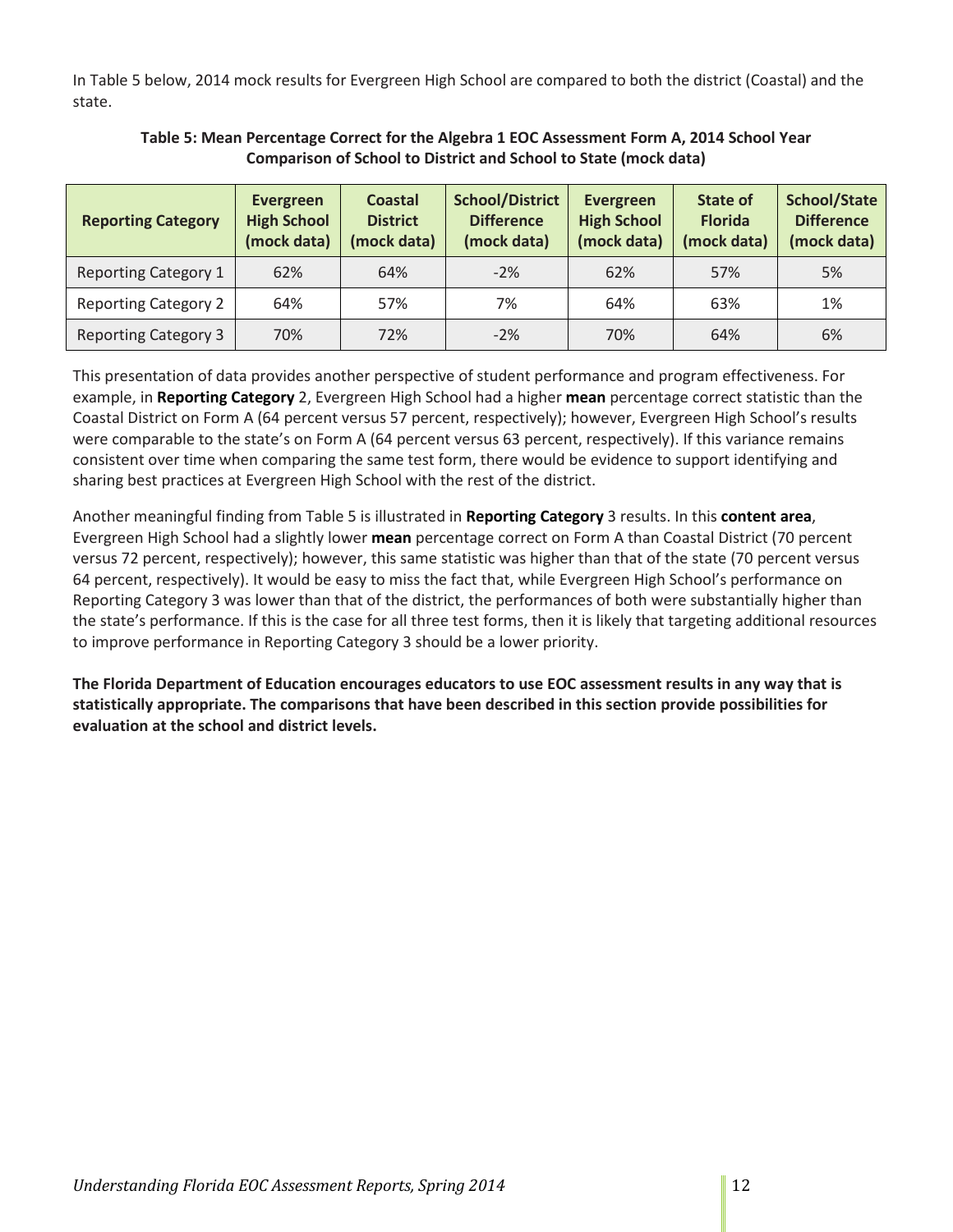# <span id="page-12-0"></span>*EOC Assessment Student, School, District, and State Reports*

|                        | <b>Florida EOC Assessment Report Title</b>                 | <b>Page of Report</b><br><b>Description</b> |
|------------------------|------------------------------------------------------------|---------------------------------------------|
|                        | Algebra 1 EOC Assessment Student Report                    | 15                                          |
|                        | Biology 1 EOC Assessment Student Report                    | 15                                          |
|                        | Civics EOC Assessment Student Report                       | 16                                          |
| <b>Student Reports</b> | Geometry EOC Assessment Student Report                     | 15                                          |
|                        | U.S. History EOC Assessment Student Report                 | 15                                          |
|                        | Algebra 1 EOC Assessment School Report of Students         | 17                                          |
| <b>School Reports</b>  | Biology 1 EOC Assessment School Report of Students         | 17                                          |
|                        | Civics EOC Assessment School Report of Students            | 18                                          |
|                        | Geometry EOC Assessment School Report of Students          | 17                                          |
|                        | U.S. History EOC Assessment School Report of Students      | 17                                          |
|                        | Algebra 1 EOC Assessment District Report of Schools        | 19                                          |
|                        | Biology 1 EOC Assessment District Report of Schools        | 19                                          |
|                        | Civics EOC Assessment District Report of Schools           | 20                                          |
|                        | Geometry History EOC Assessment District Report of Schools | 19                                          |
| District Reports       | U.S. History EOC Assessment District Report of Schools     | 19                                          |
|                        | Algebra 1 EOC Assessment District Summary                  | 19                                          |
|                        | Biology 1 EOC Assessment District Summary                  | 19                                          |
|                        | Civics EOC Assessment District Summary                     | 20                                          |
|                        | Geometry EOC Assessment District Summary                   | 19                                          |
|                        | U.S. History EOC Assessment District Summary               | 19                                          |
|                        | Algebra 1 EOC Assessment State Report of Districts         | 19                                          |
|                        | Biology 1 EOC Assessment State Report of Districts         | 19                                          |
|                        | Civics EOC Assessment State Report of Districts            | 20                                          |
|                        | Geometry EOC Assessment State Report of Districts          | 19                                          |
| <b>State Reports</b>   | U.S. History EOC Assessment State Report of Districts      | 19                                          |
|                        | Algebra 1 EOC Assessment State Summary                     | 19                                          |
|                        | Biology 1 EOC Assessment State Summary                     | 19                                          |
|                        | Civics EOC Assessment State Summary                        | 20                                          |
|                        | Geometry EOC Assessment State Summary                      | 19                                          |
|                        | U.S. History EOC Assessment State Summary                  | 19                                          |

# **Table 6: Florida EOC Assessment Reports**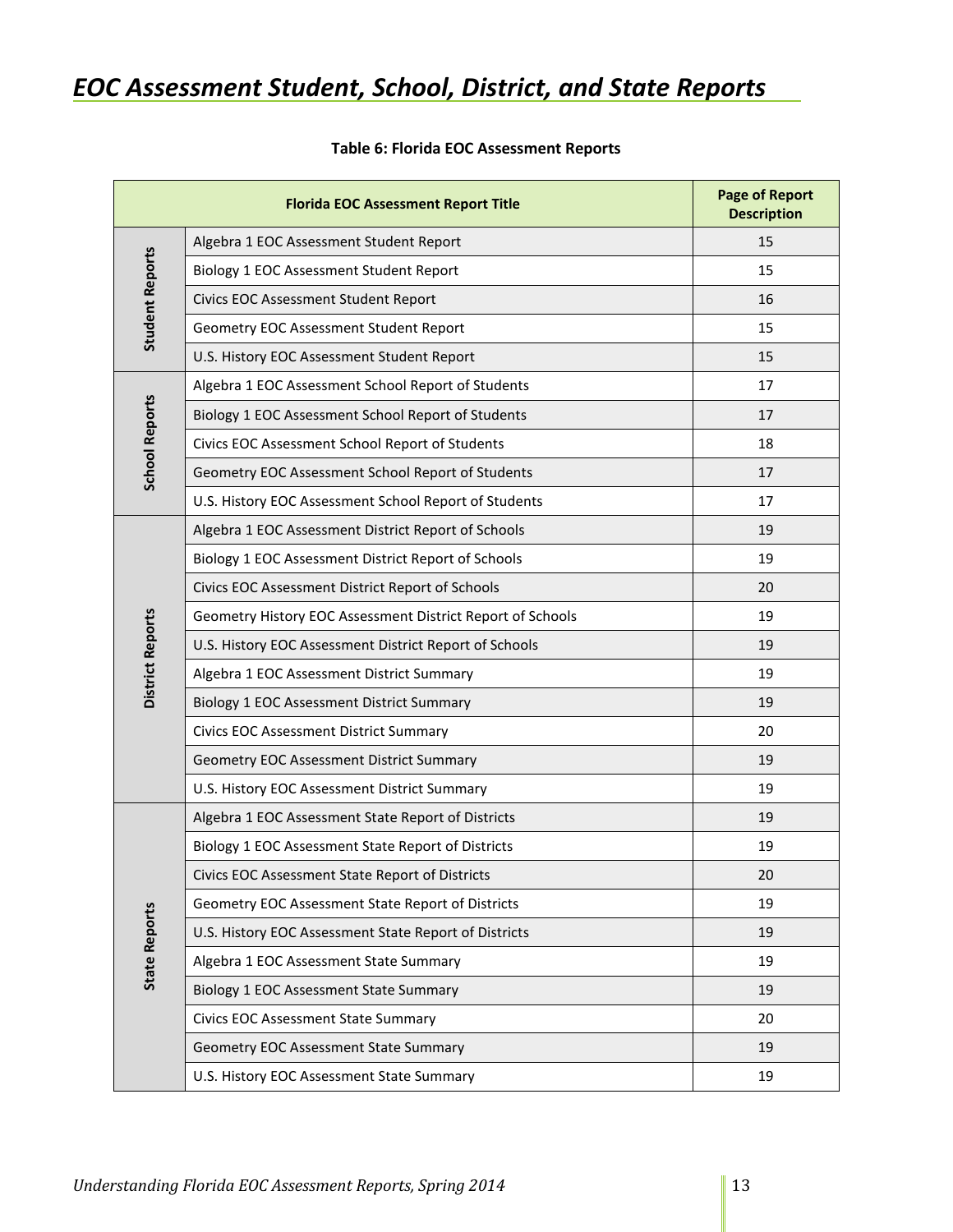# **Codes for No Data Reported**

<span id="page-13-0"></span>The following codes may appear on some student and educator reports.

**NR** (Not Reported) indicates that no data are reported for the student because he or she answered too few questions for that subject or the test was invalidated. Reports containing student results will indicate that no data are reported for one of the following reasons:

- **NR2**—Did Not Meet Attemptedness Criteria
- **NR3**—Marked Do Not Score
- **NR6**—Duplicate Record
- **NR7**—FDOE Hold
- **NR8**—FDOE Invalidated

If a student receives an NR code, the parent or student should consult the student's designated guidance counselor.

A dash (**—**) on the reports indicates that no data are reported because fewer than 10 students were tested or all students would be reported in the same category (e.g., the same **Achievement Level** or the same **Third**). To provide meaningful results and to protect the privacy of individual students, data are printed only when the total number of students in a group is at least 10 and when the performance of individuals is not disclosed.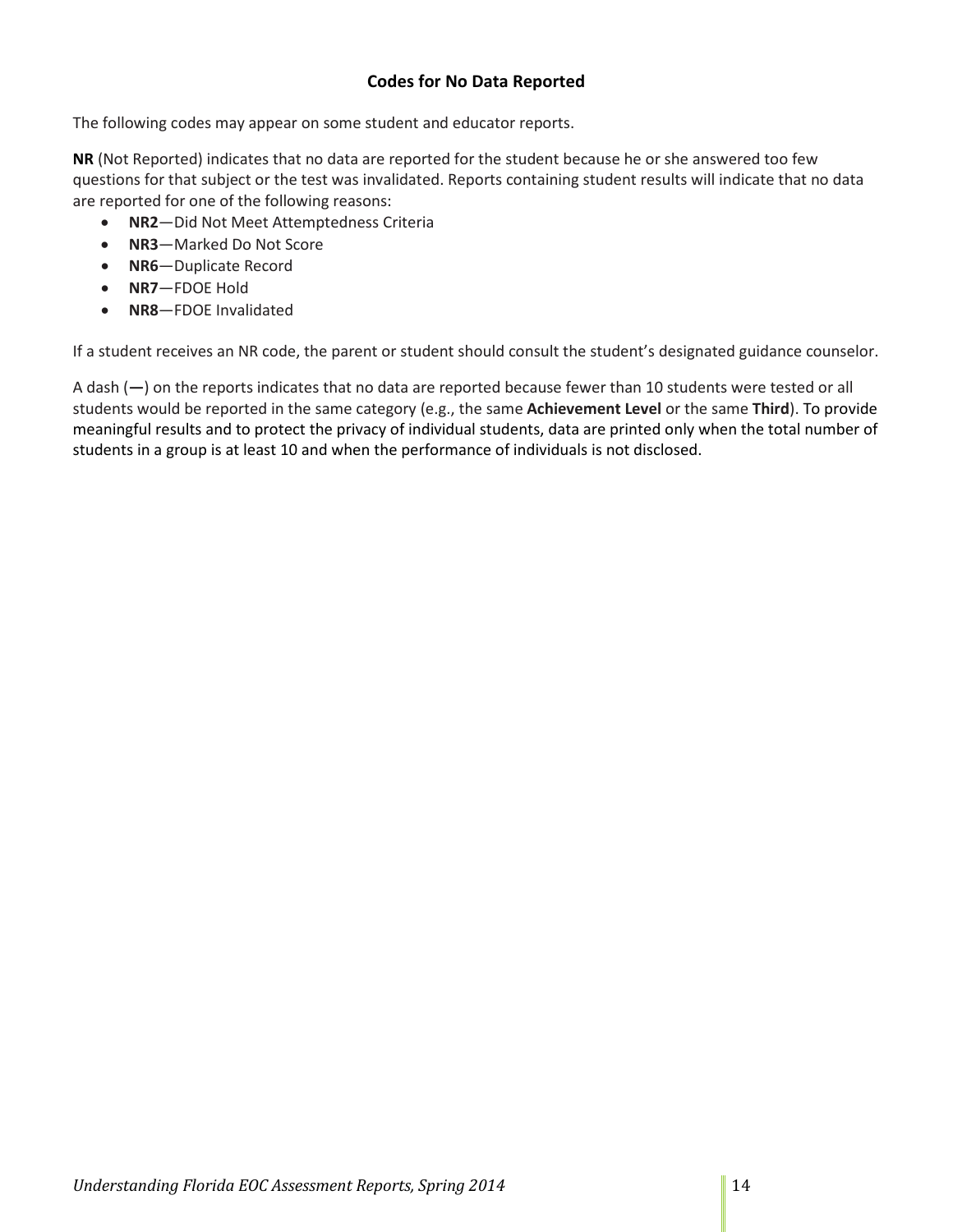# **Algebra 1, Biology 1, Geometry, and U.S. History EOC Assessments Student Reports**

<span id="page-14-0"></span>**Readers should have their** *Algebra 1 EOC Assessment Student Report***,** *Biology 1 EOC Assessment Student Report***,**  *Geometry EOC Assessment Student Report***, or** *U.S. History EOC Assessment Student Report* **for reference when reviewing and interpreting information provided in this section.**

The *Algebra 1 EOC Assessment Student Reports*, *Biology 1 EOC Assessment Student Reports*, *Geometry EOC Assessment Student Reports*, and *U.S. History EOC Assessment Student Report* are two-page reports. The first page provides an explanation of the score requirements and displays the student's **scale score**. Page 2 provides the student's **content area scores**. The information on both of these pages is also provided in Spanish and Haitian Creole.

**Top of Report:** The test, grade level, student, school, and district are identified on the top of pages <sup>1</sup> and 2 of the report.

**2** Introduction: An introductory note explaining the score requirements appears beneath the EOC assessment logo and student's identifying information.

**Scale Score:** The graph on page 1 displays the student's **scale score** and **Achievement Level**. The graph also shows whether the student passed or did not pass the test. The passing score for an **EOC assessment** is the minimum score in Achievement Level 3. The graph displays the score ranges for Achievement Levels 1 through 5. To the right of the graph, a statement indicates whether the student earned a passing score, followed by a statement identifying the student's scale score and Achievement Level. A note below the Spanish and Haitian Creole translations describes the range within which a student's scale score would likely fall if the student were to take the test again without additional instruction.

**Achievement Levels:** Definitions for **Achievement Levels** 1 through 5 are provided at the bottom of page 1.

**Content Area Scores: Content area scores** are explained on page 2 of the report. The top portion of the page provides an explanation of content area scores. The table in the middle of the page provides the form of the test the student took and the results for each **content area**. The "**Points Earned**" column shows the actual number of points earned in each of the content areas. The number of points earned reflects the number of questions a student answered correctly. The "**Points Possible**" column provides the total number of points possible for each of the content areas. The "**State Mean**" for each content area is provided on the far right for comparison. The state mean shows the **mean** points earned by students across the state on the same test form. The content areas assessed, also called **reporting categories**, are defined on the bottom of the page.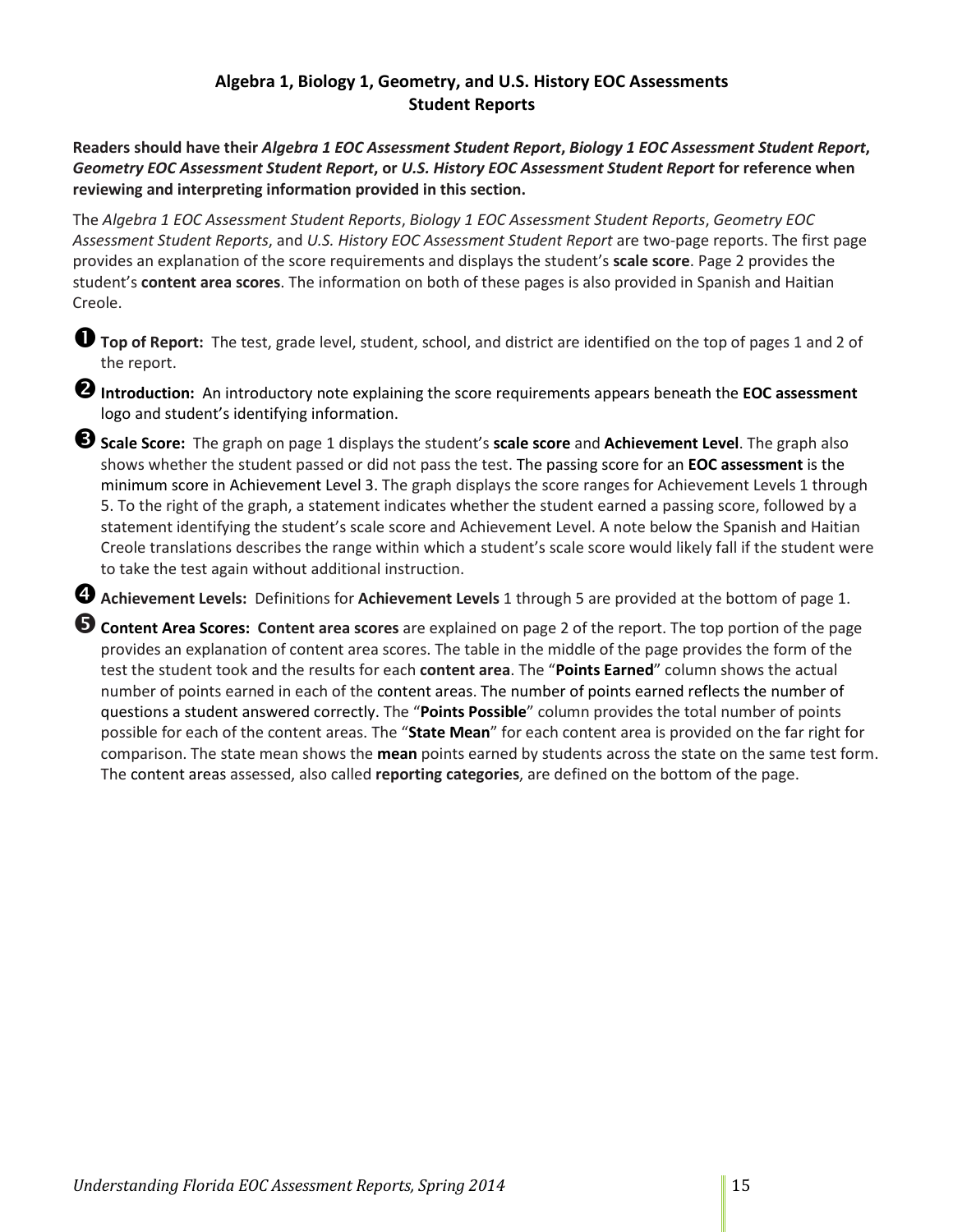# **Civics EOC Assessment Student Report**

<span id="page-15-0"></span>**Readers should have their** *Civics EOC Assessment Student Report* **for reference when reviewing and interpreting information provided in this section.**

The *Civics EOC Assessment Student Report* is a two-page report. The first page provides an explanation of the assessment and displays the student's **scale score**. Page 2 provides the student's **content area scores**. The information on both of these pages is translated into Spanish and Haitian Creole.

**Top of Report:** The test, grade level, student, school, and district are identified on the top of pages <sup>1</sup> and 2 of the report.

**Introduction:** An introductory note explaining the score requirements appears beneath the **EOC assessment** logo and student's identifying information.

**Scale Score:** The graph and table on page 1 provide the student's score on a scale of 20-80. The section of this table titled "Compared to Other Students Statewide" indicates whether the student scored within the lowest, middle, or highest **third** when compared to other students in the state. The graph also shows the student's results in relation to the **state mean**. To the right of the graph is a statement identifying the student's **scale score**, which is also referred to as a **T score**. A note below the Spanish and Haitian Creole translations describes the range within which a student's score would likely fall if the student were to take the test again without additional instruction.

**Content Area Scores: Content area scores** are explained on page 2 of the report. The top portion of the page provides an explanation of content area scores. The table in the middle of the page provides the form of the test the student took and the results for each **content area**. The "**Points Earned**" column shows the actual number of points earned in each of the content areas. The number of points earned reflects the number of questions a student answered correctly. The "**Points Possible**" column provides the total number of points possible for each of the content areas. The "**State Mean**" for each content area is provided on the far right for comparison. The state mean shows the **mean** points earned by students across the state on the same test form. The content areas assessed, also called **reporting categories**, are defined on the bottom of the page.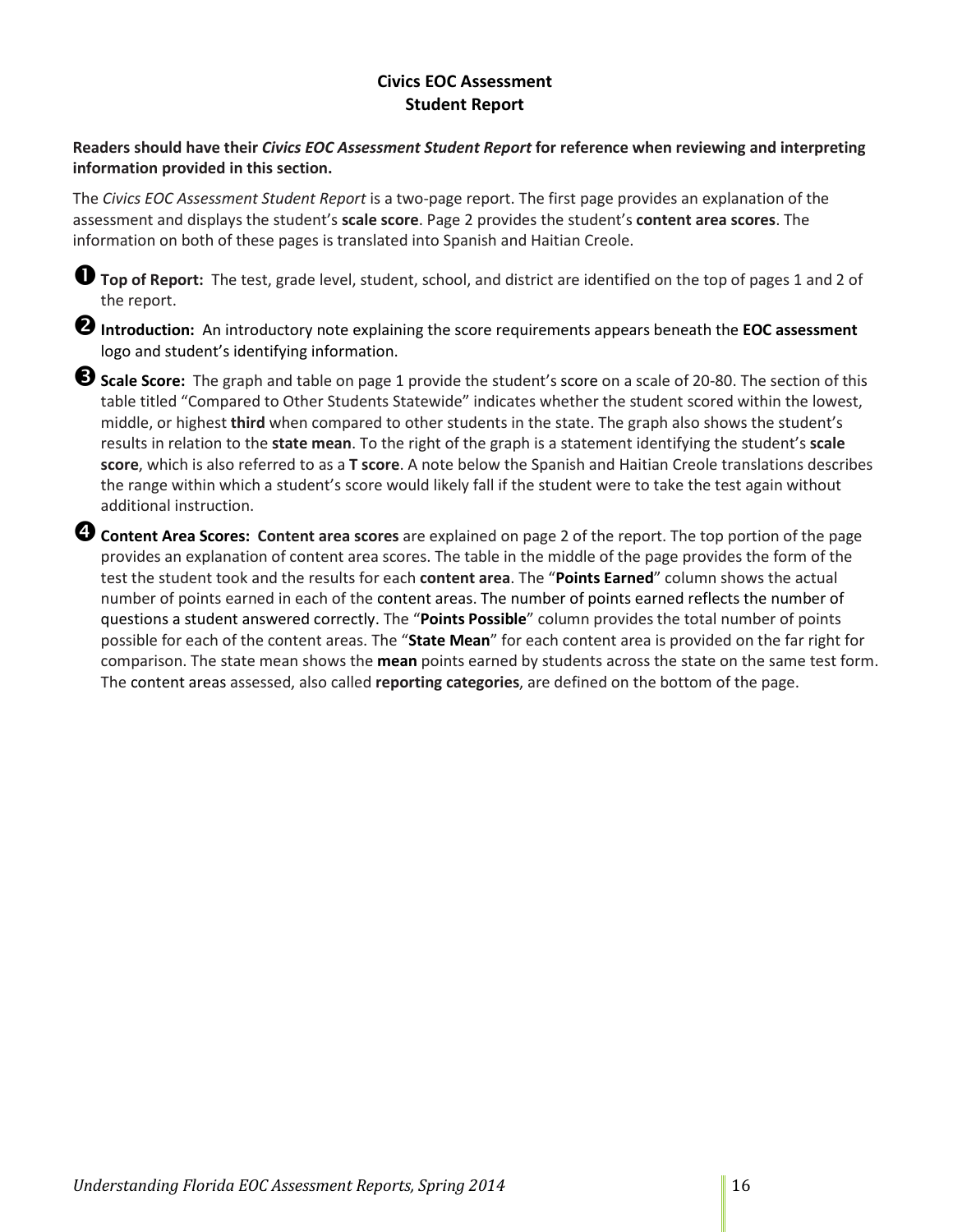# **Algebra 1, Biology 1, Geometry, and U.S. History EOC Assessments School Report of Students**

<span id="page-16-0"></span>**Readers should have their** *Algebra 1 EOC Assessment School Report of Students***,** *Biology 1 EOC Assessment School Report of Students***,** *Geometry EOC Assessment School Report of Students***, or** *U.S. History EOC Assessment School Report of Students* **for reference when reviewing and interpreting information provided in this section. Only authorized district and school personnel may access this report, since it contains confidential student information.**

**Top of Report:** The title of the report is printed here. It identifies the subject area and test administration for the data included in the report. The name and number of the district and school are also printed in this area.

**Left Side of Report:** The name and student ID for all students whose tests were submitted for scoring appear in the first two columns. Students are grouped by grade level, which is indicated in the first column. The test form is provided in the third column, and each student's **scale score** is provided in the fourth column. For a student with an "NR" code in the fourth column, the footnote at the bottom of the report details reasons why the score is not reported (see page 14 for NR codes). The "Passed (Level 3 or Above)" column indicates whether a student earned a passing score with a "Y" (Yes) or "N" (No). The passing score for each **EOC assessment** is the minimum score in **Achievement Level** 3. Students who entered grade 9 in the 2011-12 school year and after must pass the Algebra 1 EOC Assessment to graduate with a standard high school diploma. To achieve a standard high school diploma with a Scholar designation, students must pass the Biology 1 and U.S. History EOC Assessments.

**Achievement Levels:** This section of the report indicates the student's **Achievement Level**. The score range for each Achievement Level is provided in the header.

**Points Earned/Points Possible by Content Area:** The **content areas** are listed in the header of this section. The "**Points Earned**" out of the "**Points Possible**" for each content area, or **reporting category**, are provided for each student. The number of points earned reflects the number of questions a student answered correctly. The *School Report of Students* does not contain summary information. A footnote for this section reads, "Points earned by content area should not be compared across administrations or test forms." Valid interpretations of **content area scores** are explained on pages 11-12.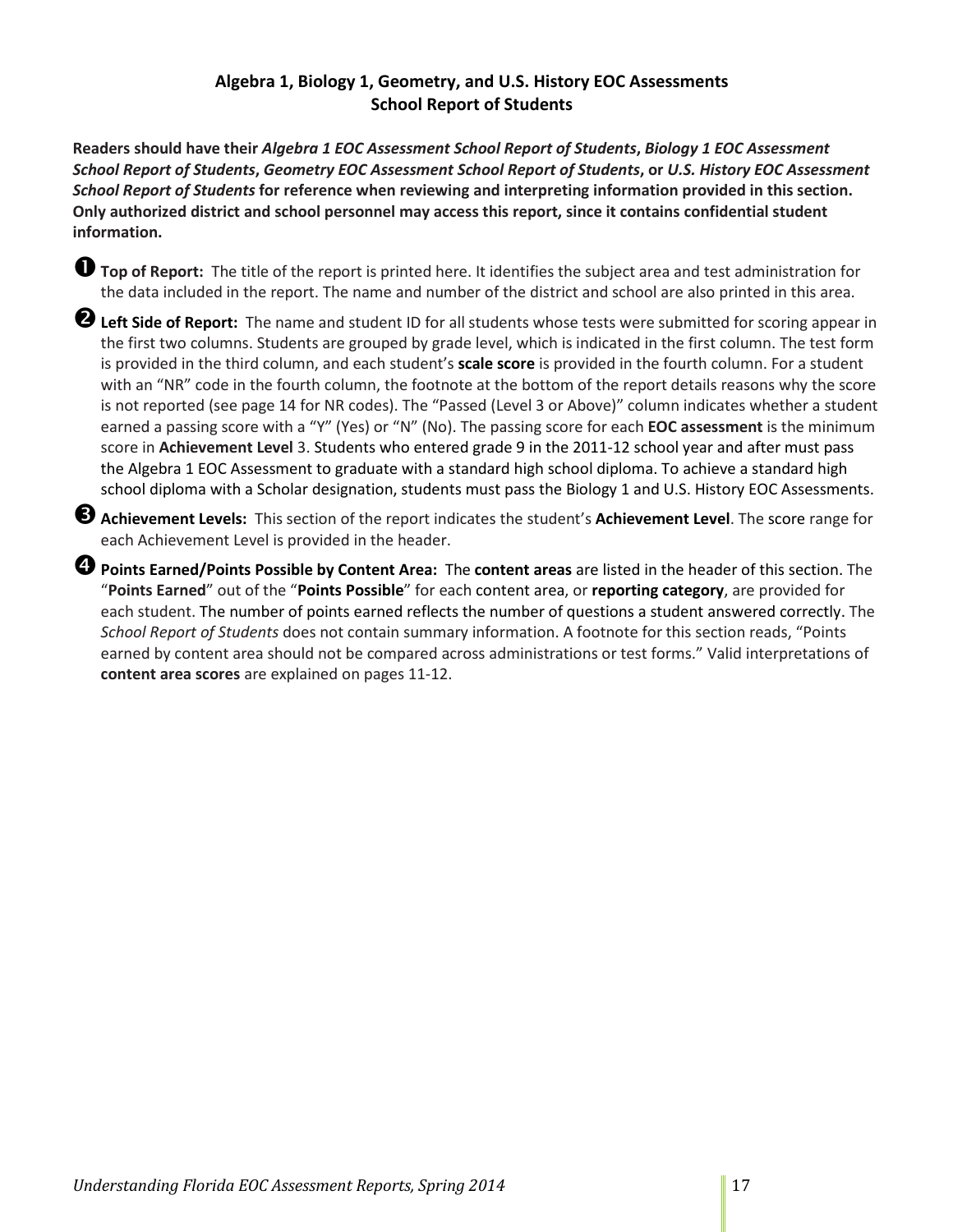# **Civics EOC Assessment School Report of Students**

<span id="page-17-0"></span>**Readers should have their** *Civics EOC Assessment School Report of Students* **for reference when reviewing and interpreting information provided in this section. Only authorized district and school personnel may access this report, since it contains confidential student information.**

**Top of Report:** The title of the report is printed here. It identifies the subject area and test administration for the data included in the report. The name and number of the district and school are also printed in this area.

**Left Side of Report:** The name and student ID for all students whose tests were submitted for scoring appear in the first two columns. Students are grouped by grade level, which is indicated in the first column. The test form each student took is provided in the third column, and the **scale score**, which is also referred to as a **T score**, is provided in the fourth column. For a student with an "NR" code in the fourth column, the footnote at the bottom of the report details reasons why the score is not reported (see page 14 for NR codes).

 **Statewide Comparisons by Thirds Section:** This section of the report indicates which **third** the student's score is in when compared to the state: 1 indicates the lowest third, 2 indicates the middle third, and 3 indicates the highest third. A footnote for this section provides the following definition for how thirds are determined: "Thirds are determined by the total scale score distribution by dividing the distribution into three equal parts."

**Points Earned/Points Possible by Content Area:** The **content areas** are listed in the header of this section. The "**Points Earned**" out of the "**Points Possible**" for each content area, or **reporting category**, are provided for each student. The number of points earned reflects the number of questions a student answered correctly. The *School Report of Students* does not contain summary information. A footnote for this section reads, "Points earned by content area should not be for compared across administrations or test forms." Valid interpretations of **content area scores** are explained on pages 11-12.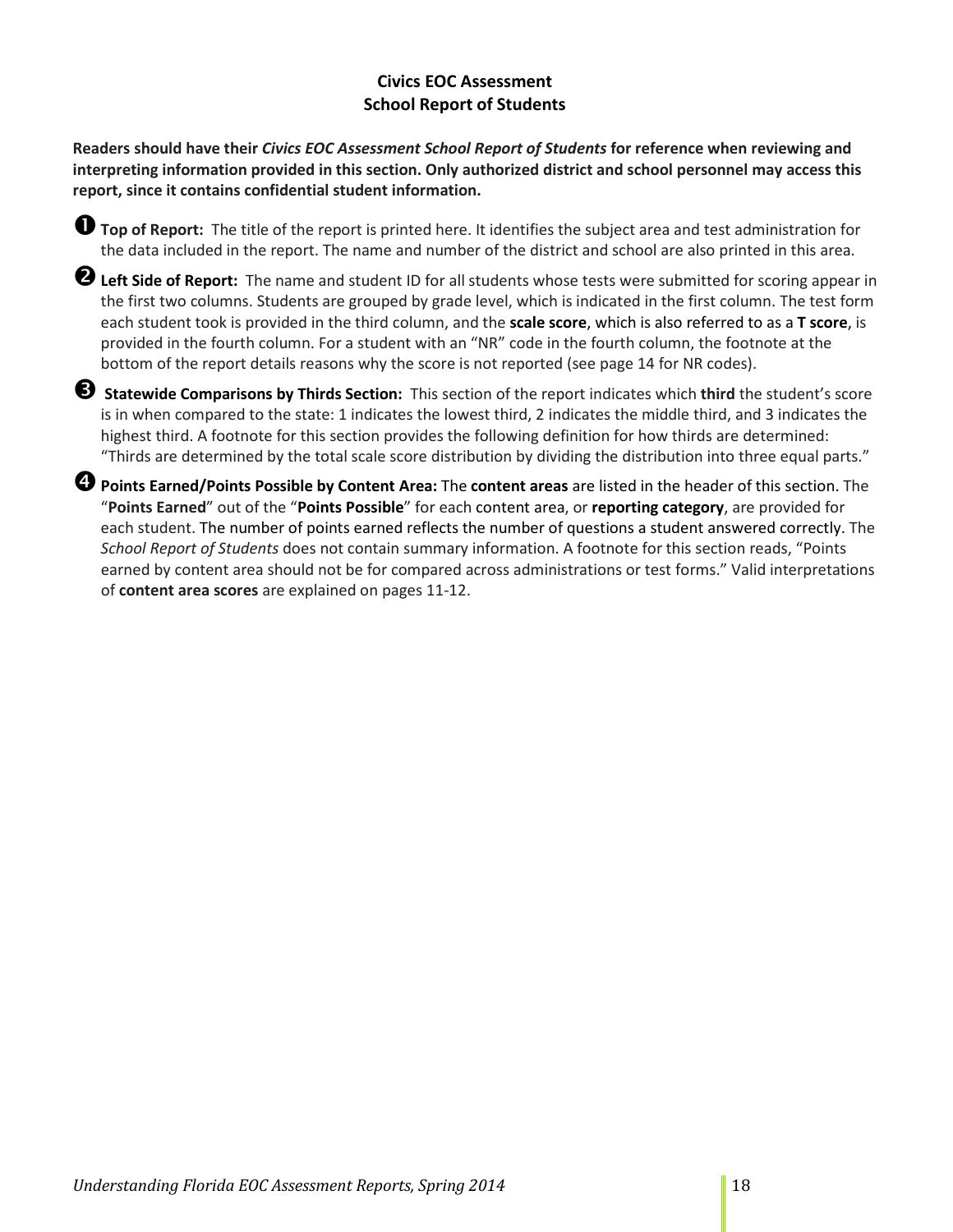# **Algebra 1, Biology 1, Geometry, and U.S. History EOC Assessments State and District Reports of Results**

<span id="page-18-0"></span>**Readers should have one or more of the following Algebra 1, Biology 1, Geometry, or U.S. History EOC Assessment reports for reference when reviewing and interpreting information provided in this section:** *District Report of Schools***,** *District Summary***,** *State Report of Districts***, and/or** *State Summary***. These reports are formatted similarly.** 



**Top of Reports:** The title of the report is printed here. It identifies the subject area and test administration for the data included in the report. The name and number of the district are also printed in this area on districtlevel reports.

**Left Side of Reports:** As appropriate, identifying information for the district or school is provided in the first column. The first column indicates whether the data are for first-time testers (separated by grade level), retakers (all grades combined), or all students (first-time testers and retakers for all grades combined). The number of students tested appears in the second column of all reports. The **mean scale score** is provided in the third column. The "Percentage Passing (Level 3 or Above)" column indicates the percentage of students who earned a passing score. The passing score for each **EOC assessment** is the minimum score in **Achievement Level** 3.

**B** Percentage in Each Achievement Level: This section of the report indicates the percentage of students who scored within each **Achievement Level**. The **scale score** range for each Achievement Level is provided in the header.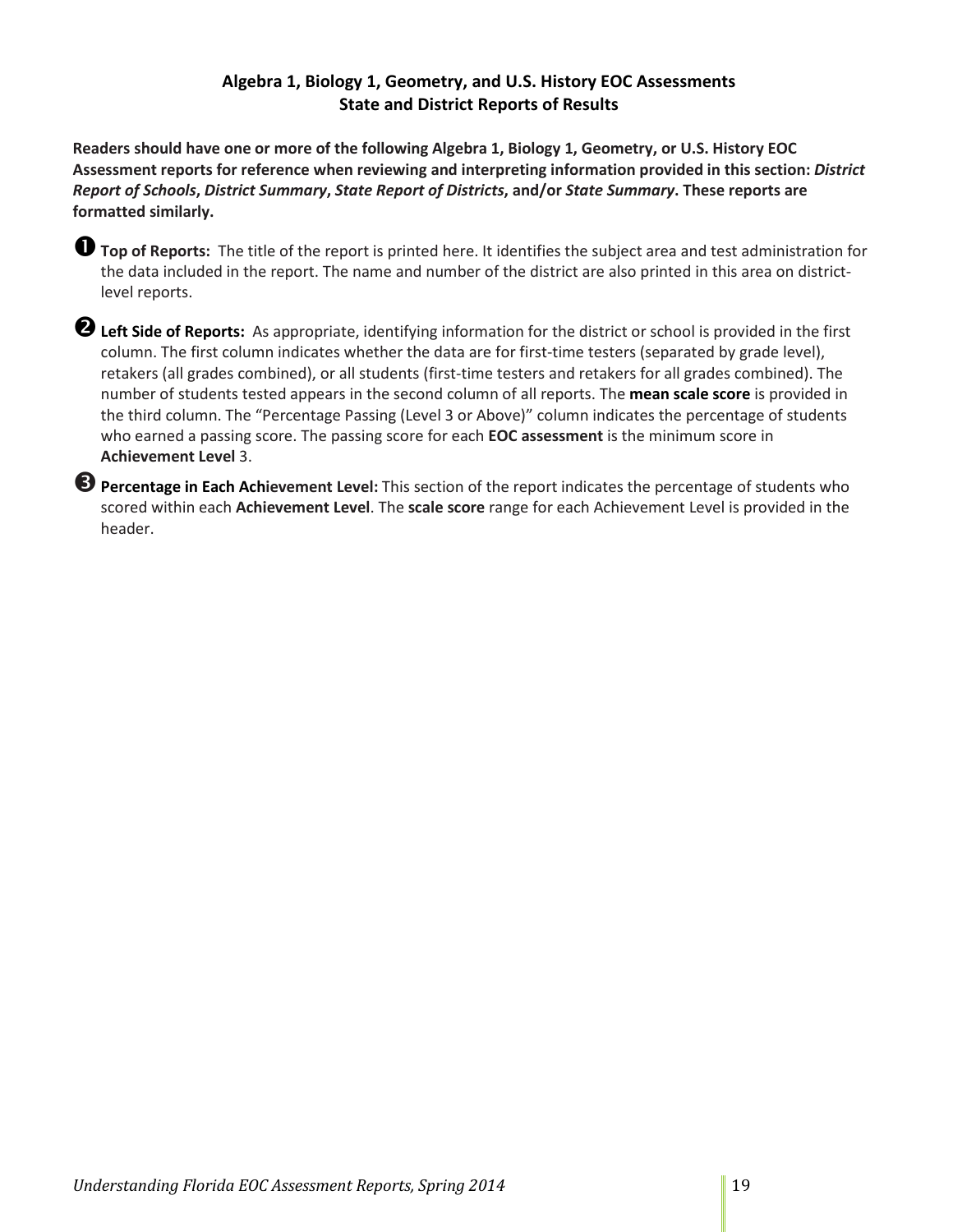# **Civics EOC Assessment State and District Reports of Results**

<span id="page-19-0"></span>**Readers should have one or more of the following Civics EOC Assessment reports when reviewing and interpreting information provided in this section:** *District Report of Schools***,** *District Summary***,** *State Report of Districts***, and/or** *State Summary***. These reports are formatted similarly.** 

| <b>O</b> Top of Reports: The title of the report is printed here. It identifies the subject area and test administration for |
|------------------------------------------------------------------------------------------------------------------------------|
| the data included in the report. The name and number of the district are also printed in this area on district-              |
| level reports.                                                                                                               |

| <b>2</b> Left Side of Reports: As appropriate, identifying information for the district or school and grade levels tested is |
|------------------------------------------------------------------------------------------------------------------------------|
| provided in the first column. The number of students reported for the school, district, or state appears in the              |
| second column of all reports. The mean scale score, which is also referred to as a T Score, is provided in the               |
| third column.                                                                                                                |

**Percentage in Each Third:** This section of the report indicates the percentage of students who scored within each third, with 1 indicating the lowest third, 2 indicating the middle third, and 3 indicating the highest third. A footnote for this section provides the following definition for how thirds are determined: "Thirds are determined by the total scale score distribution by dividing the distribution into three equal parts."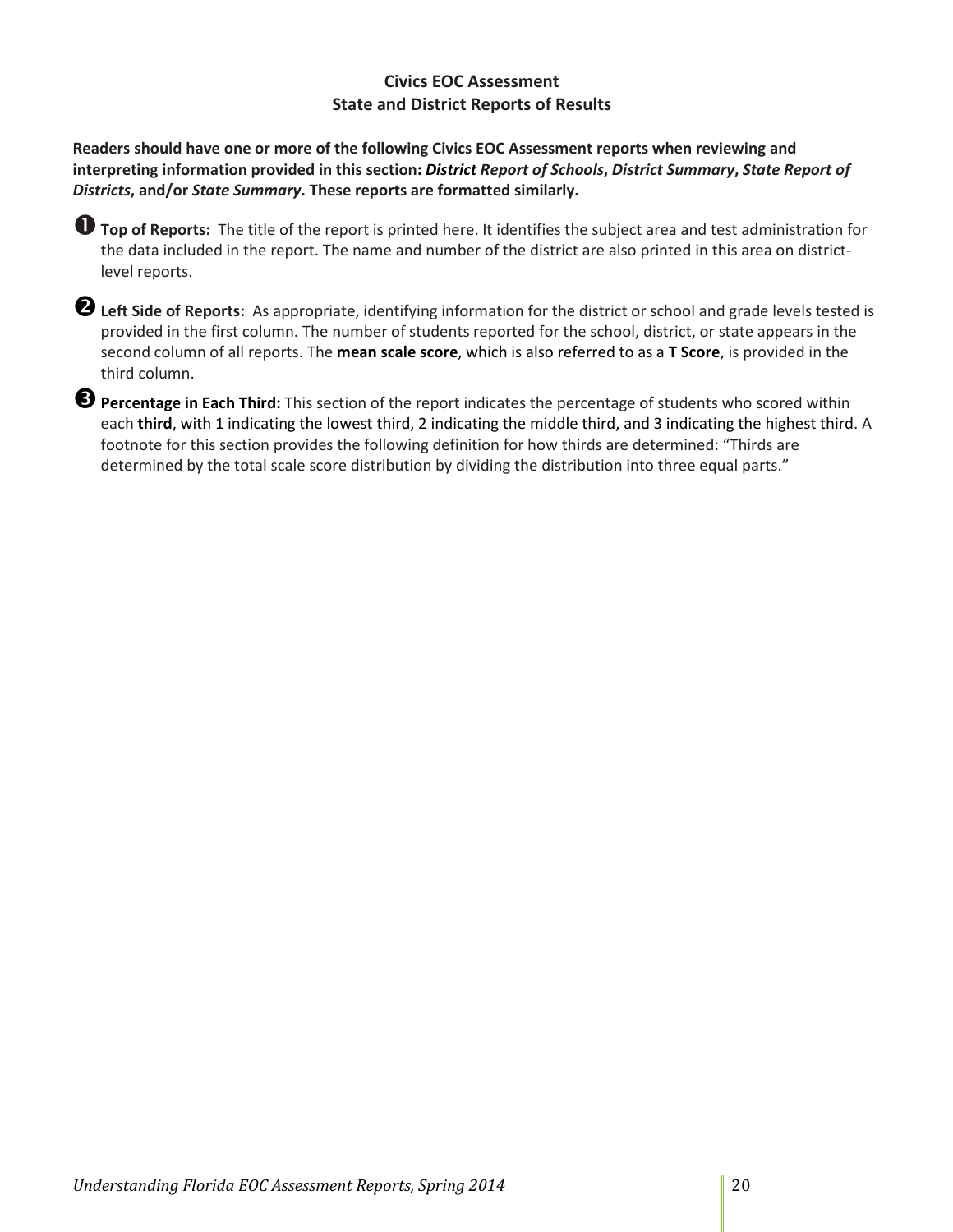# <span id="page-20-0"></span>*Content Assessed*

The content of the **Florida EOC Assessments** is organized by **reporting categories** that are used for test design, scoring, and reporting purposes. Reporting categories group the assessed student knowledge and skills, or **benchmarks**, into broad **content areas**. Definitions for each reporting category are provided below for each of the 2014 **EOC assessments**.

## <span id="page-20-1"></span>**Algebra 1 EOC Assessment Reporting Categories**

The Algebra 1 EOC Assessment measures student achievement of the *Next Generation Sunshine State Standards* **(NGSSS)** in mathematics, as outlined in the Algebra 1 **course description**. The 2013-14 Algebra 1 course description may be accessed at [http://www.floridastandards.org/Courses/PublicPreviewCourse1.aspx.](http://www.floridastandards.org/Courses/PublicPreviewCourse1.aspx) The test consists of **selected-response** and **fill-in response** questions that measure what students know and are able to do in the broad **reporting categories** listed below.

• **Functions, Linear Equations, and Inequalities**

Students solve real-world problems involving relations and functions; interpret graphs, including the domain and range; use function notation and link equations to functions; and solve, graph, and interpret linear equations and inequalities.

• **Polynomials**

Students perform operations on polynomials; and simplify monomial expressions and factor polynomial expressions.

• **Rationals, Radicals, Quadratics, and Discrete Mathematics**

Students simplify rational and radical expressions; solve algebraic proportions; perform operations on radical expressions; interpret graphs of and solve quadratic equations; perform set operations; and use and interpret Venn diagrams.

# <span id="page-20-2"></span>**Biology 1 EOC Assessment Reporting Categories**

The Biology 1 EOC Assessment measures student achievement of the **NGSSS** in science, as outlined in the Biology 1 **course description**. The 2013-14 Biology 1 course description may be accessed at [http://www.floridastandards.org/Courses/PublicPreviewCourse69.aspx.](http://www.floridastandards.org/Courses/PublicPreviewCourse69.aspx) The test consists of **selected-response** questions that measure what students know and are able to do in the broad **reporting categories** listed below.

### • **Molecular and Cellular Biology**

Students compare prokaryotic and eukaryotic cells; differentiate between mitosis and meiosis; relate the structure and function of the four major categories of biological macromolecules; and differentiate the processes of photosynthesis and cellular respiration.

- **Classification, Heredity, and Evolution** Students identify evidence that supports the scientific theory of evolution; classify organisms into domains or kingdoms; identify scientific explanations of the origin of life; determine conditions required for natural selection; and analyze patterns of inheritance.
- **Organisms, Populations, and Ecosystems** Students relate structure and function of organs and tissues in plants and animals; evaluate factors contributing to changes in population size; determine consequences of the loss of biodiversity; and evaluate the impact of biotechnology.

### <span id="page-20-3"></span>**Civics EOC Assessment Reporting Categories**

The Civics EOC Assessment measures student achievement of the **NGSSS** in social studies, as outlined in the M/J Civics **course description**. The 2013-14 M/J Civics course description may be accessed at [http://www.cpalms.org/Public/PreviewCourse/Preview/561.](http://www.cpalms.org/Public/PreviewCourse/Preview/561) The test consists of **selected-response** questions that measure what students know and are able to do in the broad **reporting categories** listed below.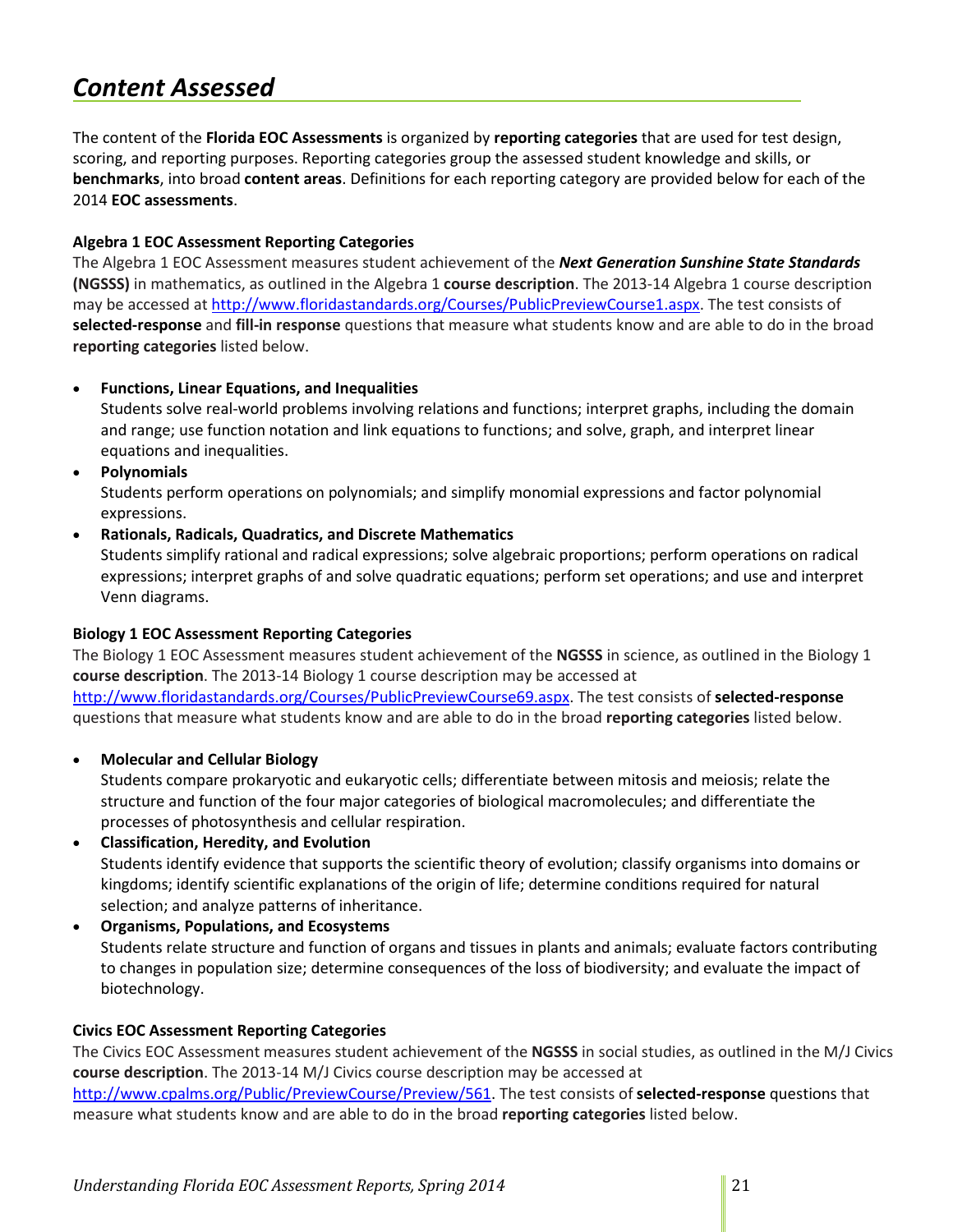# • **Origins and Purposes of Law and Government**

Students identify the origin, course, and development of the American legal and political traditions, the inherent conflicts involved in formulating those documents which would establish the nation, and how those concepts of the rule of law, limited government, and checks and balances remained constant through the first centuries of American history.

## • **Roles, Rights, and Responsibilities of Citizens**

Students understand and define the concepts of citizen and citizenship with their corresponding obligations, rights, and responsibilities; explain the role of the Constitution in safeguarding individual rights and limiting government power; and evaluate the impact of relevant constitutional amendments and the significance and outcomes of landmark Supreme Court decisions.

### • **Government Policies and Political Processes**

Students identify current political parties and formulate ideas regarding government; examine the impact of interest groups; evaluate political candidates; analyze the role of media in policy issues; identify appropriate government agencies for resolving policy debates; comprehend and differentiate concepts related to U.S. domestic and foreign policy; and describe how the United States has dealt with international conflicts.

• **Organization and Function of Government** Students compare the different forms and systems of government; understand the role of the three branches of government; recognize the division of federal and state obligations and powers; articulate the constitutional amendment process; understand the judicial process; and compare the Constitutions of the United States and Florida.

## <span id="page-21-0"></span>**Geometry EOC Assessment Reporting Categories**

The Geometry EOC Assessment measures student achievement of the **NGSSS** in mathematics, as outlined in the Geometry **course description**. The 2013-14 Geometry course description may be accessed at [http://www.floridastandards.org/Courses/PublicPreviewCourse36.aspx.](http://www.floridastandards.org/Courses/PublicPreviewCourse36.aspx) The test consists of **selected-response** and **fill-in response** questions that measure what students know and are able to do in the broad **reporting categories** listed below.

# • **Two-Dimensional Geometry**

Students analyze and solve real-world problems involving angles, polygons, and circles and determine the effect of changes in dimensions; apply transformations to polygons; and determine and prove properties of regularity, congruency, similarity, and symmetry.

• **Three-Dimensional Geometry** Students analyze and describe relationships of polyhedra; solve real-world problems for lateral area, surface area, and volume of solids and determine the effect of changes in dimensions; and use properties of congruent and similar solids.

• **Trigonometry and Discrete Mathematics**

Students use trigonometry to solve real-world problems involving right triangles; and identify a conditional statement and identify the converse, inverse, and contrapositive.

# <span id="page-21-1"></span>**U.S. History EOC Assessment Reporting Categories**

The U.S. History EOC Assessment measures student achievement of the **NGSSS** in social studies, as outlined in the United States History **course description**. The 2013-14 United States History course description may be accessed at [http://www.cpalms.org/Courses/PublicPreviewCourse1723.aspx?ct=1&kw=2100310.](http://www.cpalms.org/Courses/PublicPreviewCourse1723.aspx?ct=1&kw=2100310) The test consists of **selectedresponse** questions that measure what students know and are able to do in the broad **reporting categories** listed below.

• **Late Nineteenth and Early Twentieth Centuries (1860-1910)**

Students understand and articulate the impact of issues related to the Civil War, Reconstruction, the closing of the frontier, the industrialization of the nation, and changes in American society at the beginning of the twentieth century.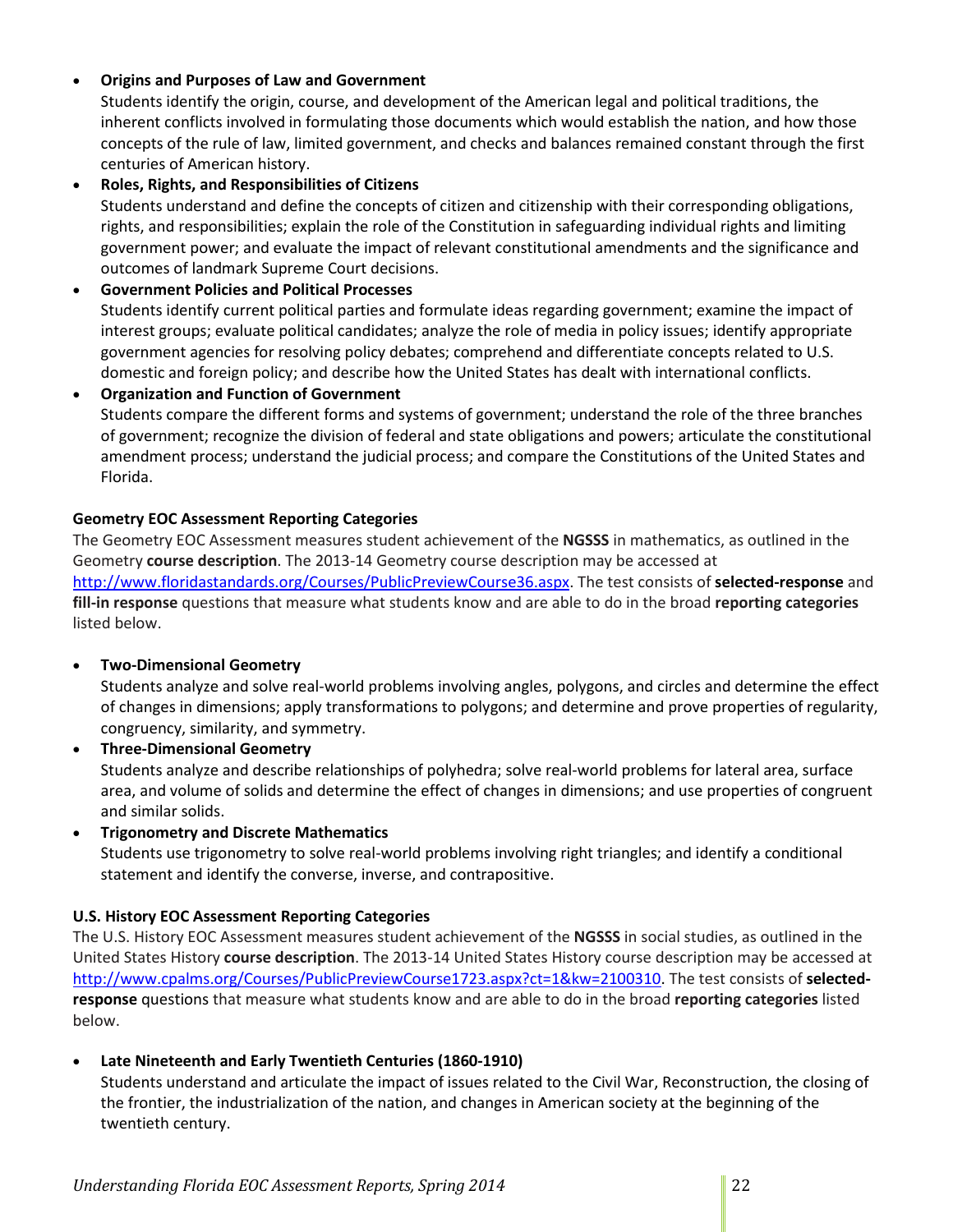# • **Global Military, Political, and Economic Challenges (1890-1940)**

Students understand and articulate the impact of the issues related to the rise of American military power, America's increased involvement in world affairs, and changing social, political, and economic forces affecting the 1920s and 1930s.

# • **The United States and the Defense of the International Peace (1940-2010)**

Students understand and articulate the impact of issues related to World War II, the Cold War, the social revolutions of the late twentieth century, and the challenges of the early twenty-first century.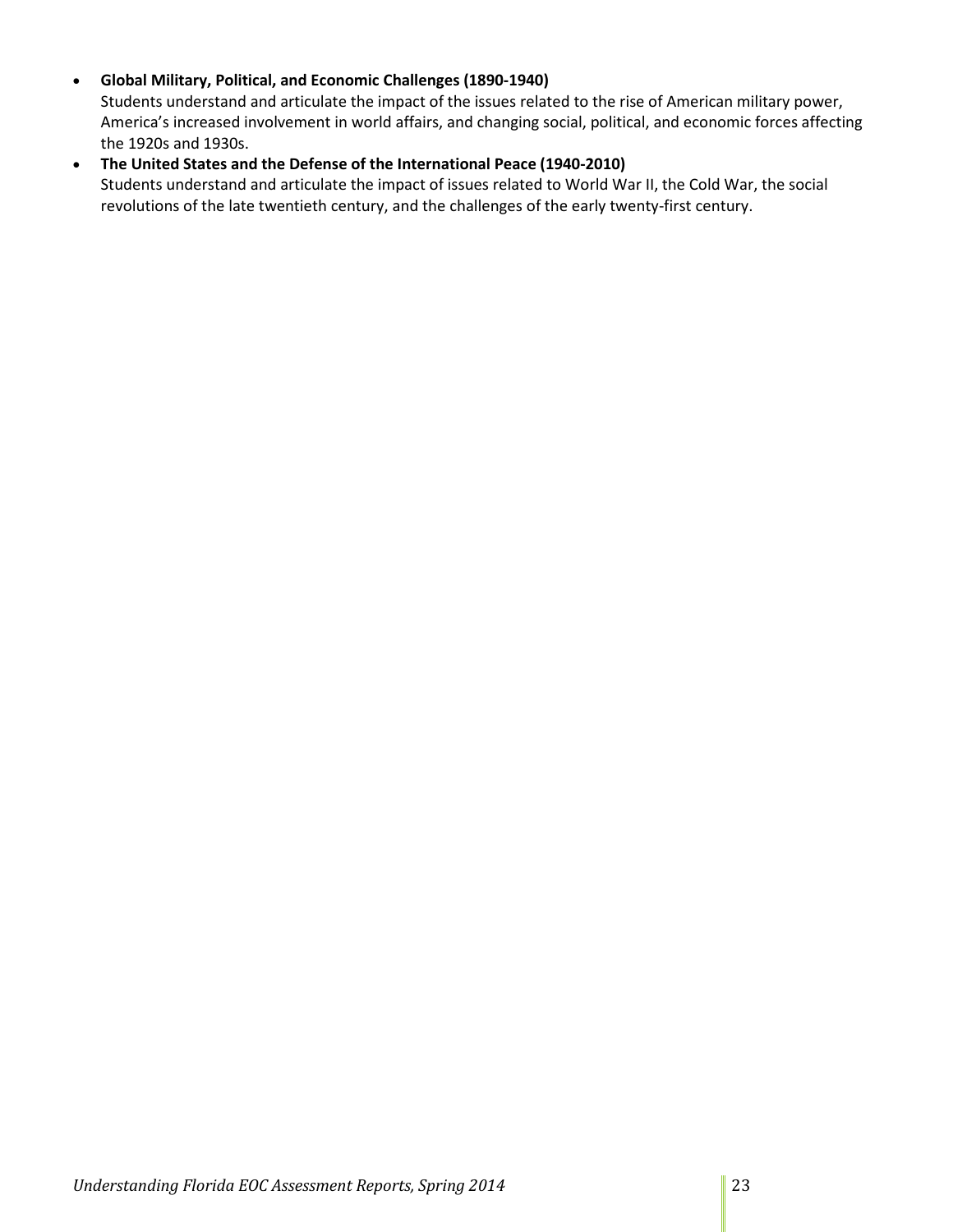# <span id="page-23-0"></span>*Glossary*

Note: Terms defined in this glossary that have been cross-referenced appear in **bold text** the first time they are referenced in a definition other than their own.

**Achievement Levels**—Once standards are set for an **EOC assessment**, scores are defined by five categories of achievement that represent students' success with the content assessed. Achievement Levels are helpful in interpreting what a student's score represents. Achievement Levels range from 1 to 5, with Level 1 being the lowest and Level 5 being the highest. In order to pass an EOC assessment, students must achieve Level 3 or higher. Achievement Levels have been established for the Algebra 1, Biology 1, Geometry, and U.S. History EOC Assessments. Achievement Levels for the Civics EOC Assessment will be available beginning in 2015 and will be established by the State Board of Education using the input of classroom teachers, curriculum specialists, education administrators, and other stakeholders.

**Achievement Level Policy Definitions**—Definitions summarizing student success levels with the **Next Generation Sunshine State Standards (NGSSS)**. Each **Achievement Level**, with Level 5 being the highest and Level 1 being the lowest, has a policy definition.

**Benchmark**—A specific statement that describes what students should know and be able to do. The benchmarks are part of the **NGSSS**.

**CBT Tools**—Tools available to students in the **computer-based testing** platform. CBT tools vary slightly depending on the subject area. The CBT tools provided to all students are as follows: highlighter, eraser, eliminate-choice, review, and help. Algebra 1, Geometry, and Biology 1 EOC Assessments also have a calculator, straightedge, and exhibit tool (a reference sheet of commonly used formulas is provided for Algebra 1 and Geometry and the Periodic Table of Elements is provided for Biology 1). The U.S. History and Civics EOC Assessments have a notepad. Students may use these tools at any time during the assessment.

**Computer-Based Practice Test**—Students participate in a practice test at school that demonstrates the tools and **item** types they will see on the actual assessment. The practice test is delivered through an **Electronic Practice Assessment Tool (ePAT)**, which mimics the software the students will use on the day of testing. This practice test is not intended to be a predictor of performance on the assessment. Students may also practice on their own by accessing the appropriate ePAT at [www.FLAssessments.com/ePAT.](http://www.flassessments.com/ePAT)

**Computer-Based Testing**—Many Florida statewide assessments are now being administered using a computerbased format. The **Florida EOC Assessments** are all given in a computer-based format, with paper-based accommodations offered for eligible students. When taking the test on the computer, students make their answer choices using the mouse or keyboard, and they may use various **CBT tools**, such as the eliminate-choice tool or the highlighter tool, as they work. Once they have completed the test, they submit their answers electronically. Before exiting the assessment and submitting their responses, students are taken to a screen that identifies questions that are answered, unanswered, and marked for review.

# **Content Area**—See **Reporting Category**.

**Content Area Scores**—The actual number of questions answered correctly within each **reporting category** of an assessment. For example, content area scores are reported for the following reporting categories for the Algebra 1 EOC Assessment: *Functions, Linear Equations, and Inequalities; Polynomials;* and *Rationals, Radicals, Quadratics, and Discrete Mathematics*. Content area scores are also referred to as raw scores.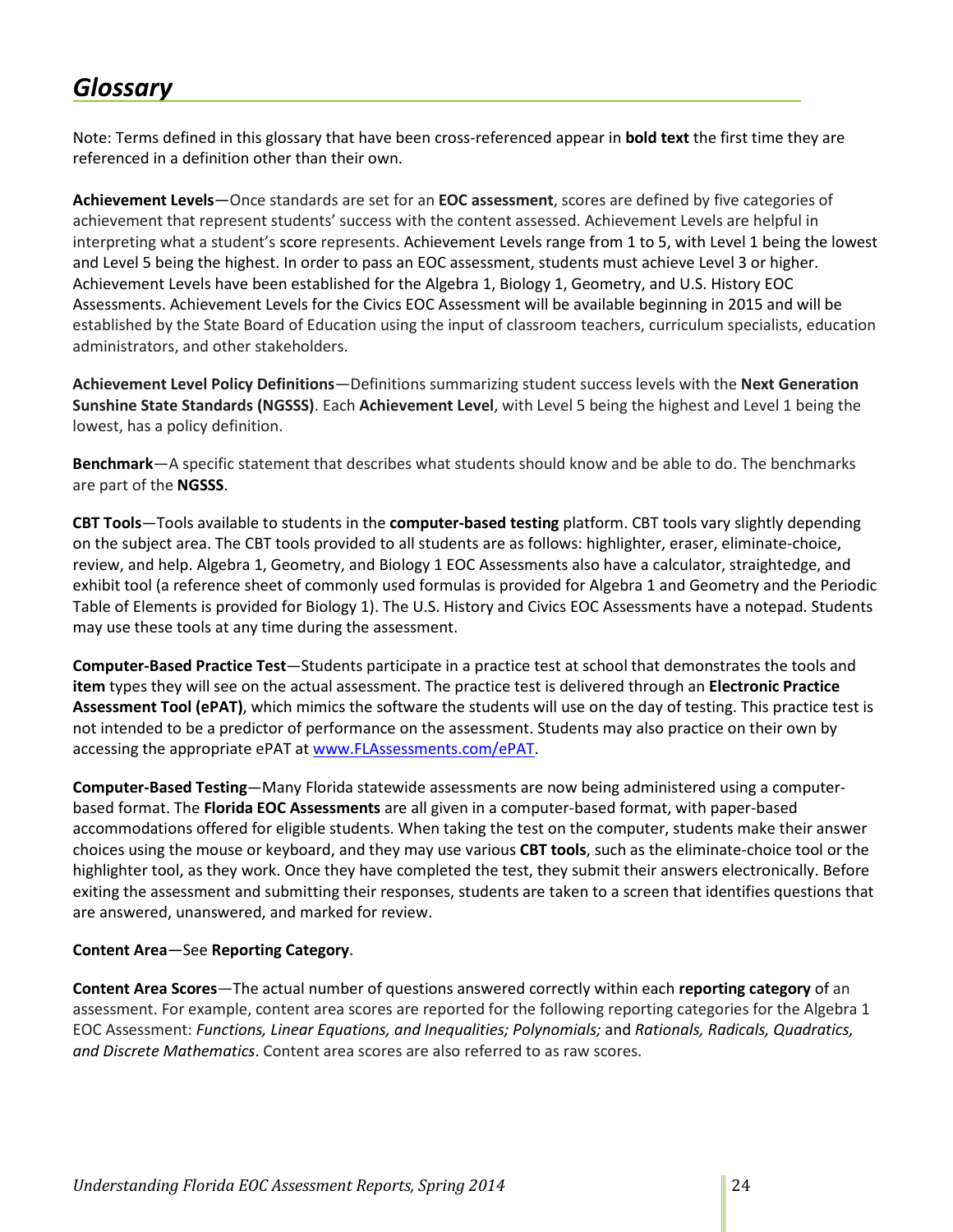**Course Description**—The content knowledge and skills taught in a course. **EOC assessments** measure achievement of students enrolled in a course by assessing the **NGSSS benchmarks** assigned to the course description for the subject area. Course descriptions may be accessed at

[http://www.floridastandards.org/Courses/CourseDescriptionSearch.aspx.](http://www.floridastandards.org/Courses/CourseDescriptionSearch.aspx)

# **Electronic Practice Assessment Tool (ePAT)**—See **Computer-Based Practice Test**.

# **EOC Assessment**—See **Florida End-of-Course (EOC) Assessments**.

**Equating**—A process that occurs during scoring in which results from different test forms are reviewed, compared, and adjusted so that the same scores for each test form indicate the same level of achievement. This process ensures that the difficulty level of each test form is adjusted so that scores across test forms are comparable. This process also ensures that **scale scores** indicate the same level of difficulty each year.

# **E-Tools**—See **CBT Tools**.

**Field Test**—Before a statewide assessment can occur, **items** must be field-tested in order to try out questions before they are used to determine a student's score.

**Field-Test Questions**—Newly developed questions that are administered to students before they can be used on a future test. If the data on the field-test questions are acceptable, then the questions may be used on an actual test and used to calculate students' scores.

**Fill-In Response**—Test questions that require students to solve a problem for which the answer is numerical. Students will use the keyboard or number pad to type the digits 0-9 or the symbols for a decimal point, fraction bar, or negative sign in the answer boxes. The fill-in response format is used in the Algebra 1 and Geometry EOC Assessments.

**Florida End-of-Course (EOC) Assessments**—Tests designed to measure student achievement of the **NGSSS** for specific courses, as outlined in their **course descriptions**. These assessments are part of Florida's Next Generation Strategic Plan for increasing student achievement and improving college and career readiness. The first assessment to begin the transition to EOC testing in Florida was the 2011 Algebra 1 EOC Assessment. The Biology 1 and Geometry EOC Assessments were first administered in spring 2012, the U.S. History EOC Assessment was first administered in spring 2013, and the Civics EOC Assessment was first administered in spring 2014.

**Items**—Test questions that students are required to answer.

**Mean**—An average of the individual scores that describes the performance of a group of students. The mean is computed by finding the sum of all scores and dividing by the number of students.

**Median**—A score that identifies the middle value of a group of data. The median is the point at which a group of numbers (scores) is divided in half (50 percent above and below).

**Mode**—The most frequently occurring score in a set of scores. If a distribution of scores is statistically normal, the **mean**, **median**, and mode are the same score.

**Multiple-Choice**—See **Selected-Response**.

**Next Generation Sunshine State Standards (NGSSS)**—The core content of the curricula taught in Florida and assessed by the **Florida EOC Assessments** in the 2013-14 school year. The NGSSS specify the core content knowledge and skills that public school students are expected to acquire in the subject areas of language arts, mathematics, science, social studies, visual and performing arts, physical education, health, and foreign languages. The NGSSS **benchmarks** identify what a student should know and be able to do at each grade level for each subject area.